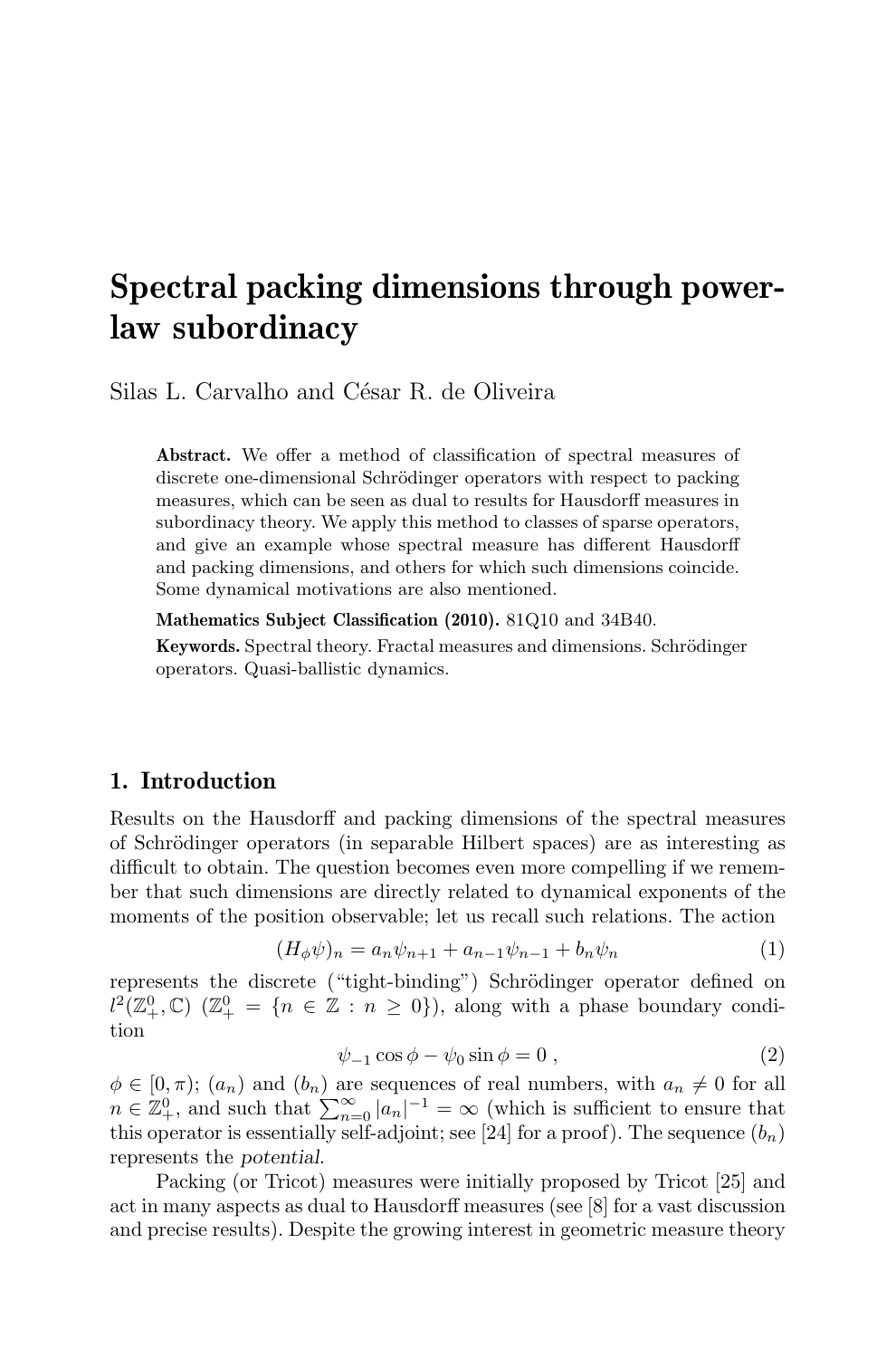of packing measures and correlated areas [18], our focus is on some of its implications in spectral theory.

Guarneri and Schulz-Baldes [12] have related the packing dimension of spectral measures of Schrödinger operators to their transport properties (more precisely, to the upper growth exponents of moments). This analysis is particularly important to operators with non-exactly scaling spectral measures, i.e., according to our nomenclature, with spectral measures whose Hausdorff and packing dimensions differ (see Section 2).

Let  $\delta_i$  be the vector that takes 1 at  $n = j$  and zero otherwise. For  $p > 0$ , the upper  $\beta^+(p)$  and lower  $\beta^-(p)$  dynamical exponents are defined as

$$
\beta^+(p) := \limsup_{T \to \infty} \frac{\ln \langle X^p \rangle(T)}{p \ln T}, \qquad \beta^-(p) := \liminf_{T \to \infty} \frac{\ln \langle X^p \rangle(T)}{p \ln T}, \qquad (3)
$$

where  $\langle X^p \rangle(T) := (2/T) \int_0^\infty \sum_n |n|^p e^{-2t/T} |\langle e^{-itH} \delta_0, \delta_n \rangle|^2 dt$  represents the average moment of order p associated with the initial state  $\delta_0$ . The dynamics is called ballistic if  $\beta^-(p) = 1$  for all  $p > 0$ , and quasi-ballistic if  $\beta^+(p) = 1$  for all  $p > 0$ . If  $\tau$  is the spectral measure of the Schrödinger operator (1), denote its packing and Hausdorff dimensions by  $\dim_P(\tau)$  and  $\dim_H(\tau)$ , respectively (see Definition 7); the important relations we recall are given by the general inequalities [12]

$$
\beta^-(p) \ge \dim_H(\tau), \qquad \beta^+(p) \ge \dim_P(\tau). \tag{4}
$$

Hence, if one obtains  $\dim_P (\tau) = 1$ , then the quasi-ballistic dynamics follows at once.

First of all, we note that any countable set has zero packing and Hausdorff dimensions, and so the dimensions of any purely point spectral measures are zero; see the relevant definitions in Section 2.

Among the significant current questions related to such spectral dimensions and dynamics of Schrödinger operators, we mention:

- $(a)$  Is it possible to exhibit an example of Schrödinger operator whose Hausdorff and packing dimensions of its spectral measure differ from each other?
- $(b)$  By contrast with  $(a)$ , is there some nontrivial Schrödinger operator for which the Hausdorff dimension of its spectral measure is equal to its packing dimension?

In this work we will have something to say about these questions. With respect to item (a), as far as we know, there is only one concrete example [6] of such operators published in the literature, and it is with some sparse potentials; more precisely, given  $\alpha \in (0,1)$ , its spectral measure is one-packing dimensional and has Hausdorff dimension  $\alpha$ . We offer in Section 4 a different proof of this result.

The point raised in item (b) will also be exemplified with sparse operators, in Section 4, such that both Hausdorff and packing dimensions of their spectral measures are equal to  $\alpha$ ; for the best of our knowledge, these are the first explicit examples of such kind of operators.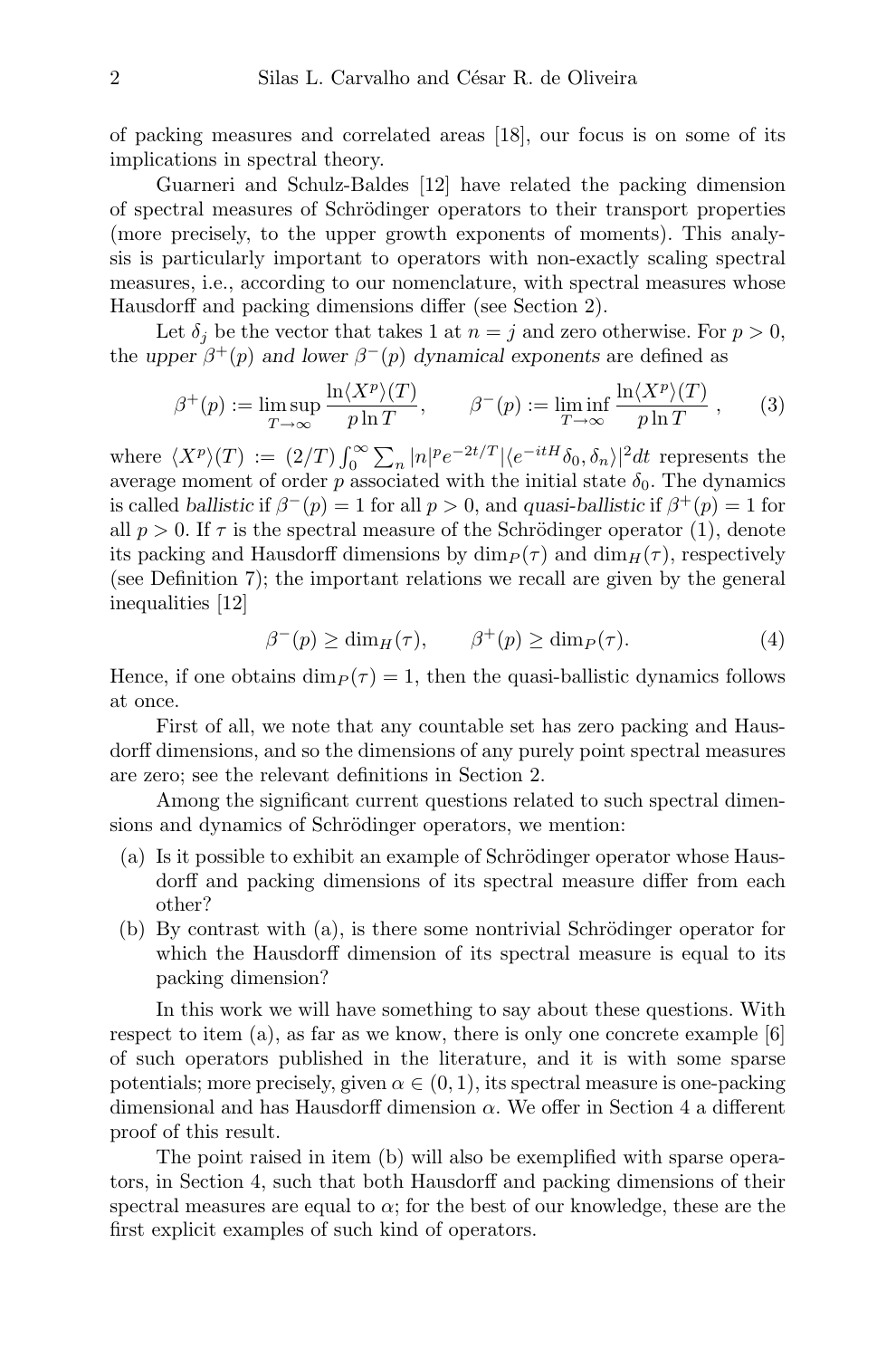Such set of results is obtained through a practical way to calculate these dimensions. This will be the starting point of our discussion and, as another contribution, we will describe how to use subordinacy theory to obtain information on packing dimensions of spectral measures; this technique works when it is possible to control the asymptotic behavior of the solutions to the Schrödinger eigenvalue equation

$$
(H_{\phi}\psi)_n = E\psi_n . \tag{5}
$$

We, therefore, recall the necessary material from subordinacy theory.

By generalizing results by Gilbert and Pearson [11] (see [14] for and adaptation of [11] to discrete operators), Jitomirskaya and Last proposed [13] a way to classify the spectrum of discrete one-dimensional Schrödinger operators with respect to Hausdorff measures and dimensions. The key aspect was to relate the celebrated results obtained by Rogers and Taylor in [20], and refined in [21, 22], to partial information of the asymptotic behavior of solutions to (5).

The result in [13] that connects properties such as Hausdorff singularity and continuity of the spectral measure of  $H_{\phi}$  with the local scaling behavior of the (generalized) eigenfunctions of (5) is the following:

**Theorem 1 (Theorem 1.2 in** [13]). Let  $H_{\phi}$  be as in (1) and  $\tau$  denote the spectral measure of  $H_{\phi}$  associated with the cyclic vector  $\delta_0$ . For  $E \in \mathbb{R}$  and  $\alpha \in (0,1), \ \beta = \alpha/(2-\alpha),$ 

$$
(\overline{D}^{\alpha}\tau)(E) := \limsup_{\varepsilon \to 0} \frac{\tau((E - \varepsilon, E + \varepsilon))}{(2\varepsilon)^{\alpha}} = \infty
$$
 (6)

holds if, and only if,

$$
\liminf_{l \to \infty} \frac{\|u_1\|_l}{\|u_2\|_l^{\beta}} = 0.
$$

In Theorem 1,  $\|\cdot\|_l$  denotes the  $l^2(\mathbb{Z}^0_+,\mathbb{C})$  norm truncated at  $l\in\mathbb{R}$  ([l] is the integral part of  $l$ ), that is,

$$
||u||_l^2 := \sum_{n=0}^{[l]} |u_n|^2 + (l - [l]) |u_{[l]+1}|^2 ;
$$

 $u_1$  and  $u_2$  are the solutions to (5) which satisfy the orthogonal initial conditions

$$
u_{1,-1} = \sin \phi, \qquad u_{1,0} = \cos \phi, u_{2,-1} = \cos \phi, \qquad u_{2,0} = -\sin \phi ; \qquad (7)
$$

 $(\overline{D}^{\alpha} \tau)(E)$  is known as the upper  $\alpha$ -derivative of  $\tau$  at E.

Theorem 1 is a direct consequence of the following

**Theorem 2 (Theorem 1.1 in** [13]). Let  $H_{\phi}$  be as in (1) and let  $E \in \mathbb{R}, \varepsilon > 0$ be given. Then,

$$
\frac{5-\sqrt{24}}{|m(E+i\varepsilon)|} < \frac{\|u_1\|_{l(\varepsilon)}}{\|u_2\|_{l(\varepsilon)}} < \frac{5+\sqrt{24}}{|m(E+i\varepsilon)|}.
$$
 (8)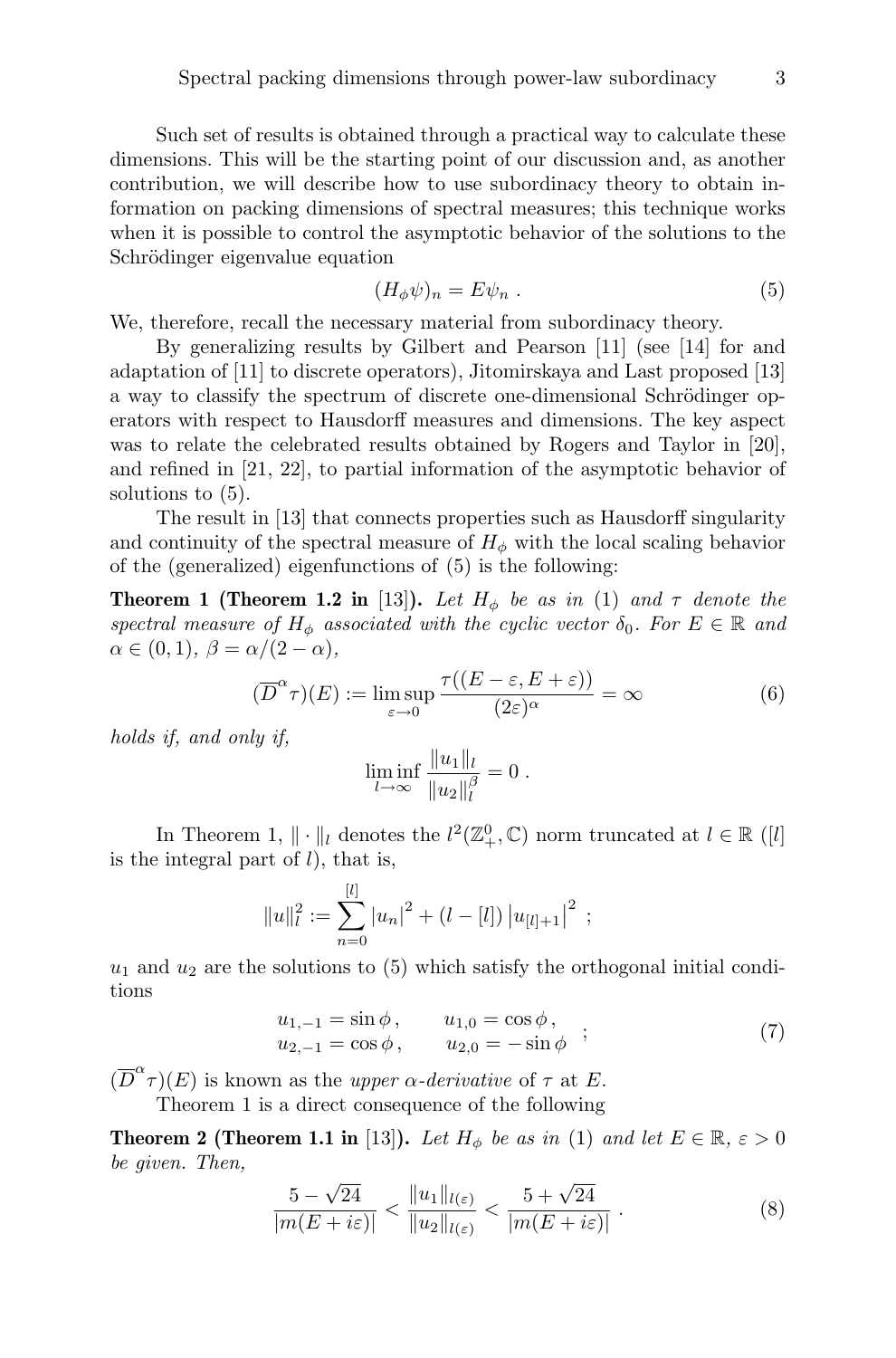The function  $m(z)$  is the so-called Weyl-Titchmarsh coefficient (see [5] for details), which coincides with the Borel-Stieltjes transform of the spectral measure  $\tau$ :

$$
m(z) = \int_{-\infty}^{\infty} \frac{d\tau(E)}{E - z} ;
$$

given  $\varepsilon > 0$ , the length  $l(\varepsilon) \in (0,\infty)$  is defined by the equality

$$
||u_1||_{l(\varepsilon)}||u_2||_{l(\varepsilon)} = \frac{1}{2\varepsilon},
$$
\n(9)

where  $u_1$  and  $u_2$  are the solutions to (5) that satisfy the initial conditions (7). We observe that since we are in the limit-point case, there is just one (normalized) solution in  $l^2(\mathbb{Z}_+^0;\mathbb{C})$ .

Namely, Theorems 1 and 2 are the results that allow a generalization of the subordinacy theory [11, 14] to Hausdorff measures. A solution  $\psi$  to (5) is called  $\alpha$ -Hausdorff subordinate if

$$
\liminf_{l \to \infty} \frac{\|\psi\|_l}{\|\Phi\|_l^{\beta}} = 0
$$

holds for any linearly independent solution  $\Phi$  to (5), with  $\beta = \alpha/(2 - \alpha)$ . In particular, the  $\alpha$ -Hausdorff continuous part of  $\tau$  (see Definition 5) is supported on the set of energies E for which (5) does not have  $\alpha$ -subordinate solutions (this is the set of energies, up to a set of null  $\alpha$ -Hausdorff and  $\tau$ measures, where  $\tau$  has a finite upper  $\alpha$ -derivative). The  $\alpha$ -Hausdorff singular part of  $\tau$  (see Definition 5) is supported on the set of energies for which the solutions that obey the boundary condition (2) are  $\alpha$ -subordinate.

Analyzing the previous results, it is natural to ask if there is a dual to Theorem 1, i.e., if there is a connection between the asymptotic behavior of the eigenfunctions  $u_1, u_2$ , and the so-called *lower*  $\alpha$ -derivative of  $\tau$  at E,

$$
(\underline{D}^{\alpha}\tau)(E) := \liminf_{\varepsilon \to 0} \frac{\tau((E - \varepsilon, E + \varepsilon))}{(2\varepsilon)^{\alpha}} . \tag{10}
$$

In point of fact, our first goal in this work is to give a precise answer to this question in Theorem 14 ahead. There, the packing measures will play a role instead of Hausdorff measures. This result, as we will see in Section 3, allows an extension of the subordinacy theory to packing measures.

The paper is organized as follows. In Section 2, we recall a series of definitions and results regarding Hausdorff and packing measures and dimensions, with few contributions. In Section 3, we extend the analysis developed in [13] to the packing-dimensional setting. Finally, in Section 4 we present direct applications of the results developed in Section 3 to some classes of sparse operators introduced in [13, 27].

#### 2. Hausdorff and packing measures and dimensions

We present in this section some definitions and concepts regarding Hausdorff and packing measures. Most of the material exposed here is based on [10, 12, 15]. Let  $\mu$  be a Borel measure on R; recall that a Borel set  $S \subseteq \mathbb{R}$  has  $\sigma$ -finite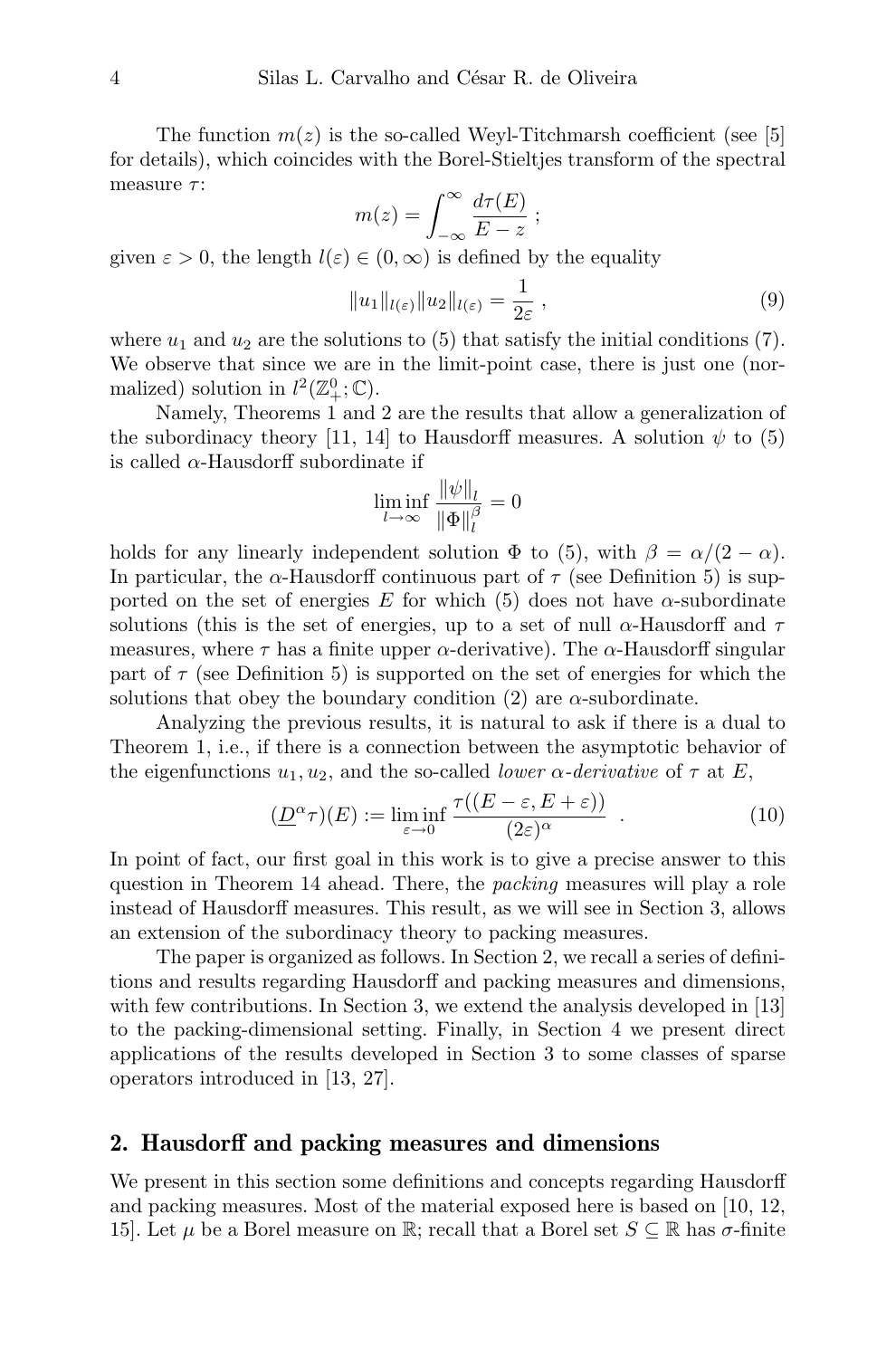measure  $\mu$  if  $S = \bigcup_{j=1}^{\infty} S_j$  and  $\mu(S_j) < \infty$  for each j, and that  $\mu$  is supported on a Borel set S (or that S supports  $\mu$ ) if  $\mu(\mathbb{R} \setminus S) = 0$ .

**Definition 3.** Given a set  $S \subset \mathbb{R}$  and  $\alpha \in [0,1]$ , consider the number

$$
Q_{\alpha,\delta}(S) = \inf \left\{ \sum_{k=1}^{\infty} |b_k|^{\alpha} : |b_k| < \delta, \,\forall k; \, S \subset \bigcup_{k=1}^{\infty} b_k \right\} \,, \tag{11}
$$

with the infimum taken over all covers by intervals  $b_k$  of size at most  $\delta$ . The limit

$$
h^{\alpha}(S) = \lim_{\delta \downarrow 0} Q_{\alpha,\delta}(S) , \qquad (12)
$$

is called the  $\alpha$ -dimensional Hausdorff measure of S.

The counting measure (which assigns to each set  $S$  the number of points in it), at  $\alpha = 0$ , and the Lebesgue measure, at  $\alpha = 1$ , are particular cases.  $h^{\alpha}(S)$  is an outer measure on subsets of  $\mathbb R$  (see [19]), and for  $\beta < \alpha < \gamma$ ,

$$
\delta^{\alpha - \gamma} Q_{\gamma, \delta}(S) \le Q_{\alpha, \delta}(S) \le \delta^{\alpha - \beta} Q_{\beta, \delta}(S)
$$

holds for any  $\delta > 0$  and  $S \subset \mathbb{R}$ . So, if  $h^{\alpha}(S) < \infty$ , then  $h^{\gamma}(S) = 0$  for  $\gamma > \alpha$ ; if  $h^{\alpha}(S) > 0$ , then  $h^{\beta}(S) = \infty$  for  $\beta < \alpha$ . Hence, for every set S, there is a unique  $\alpha_S$  such that  $h^{\alpha}(S) = 0$  if  $\alpha > \alpha_S$  and  $h^{\alpha}(S) = \infty$  if  $\alpha_S < \alpha$ . The number  $\alpha_S$  is called the *Hausdorff dimension* of the set S, usually denoted by  $\dim_H(S)$ .

Let us recall the definition of packing measure. A  $\delta$ -packing of an arbitrary set  $S \subset \mathbb{R}$  is a countable disjoint collection  $(B(x_k, r_k))_{k \in \mathbb{N}}$  of closed intervals centered at  $x_k \in S$  with radius  $r_k \leq \delta/2$ . The  $(\alpha, \delta)$ -premeasure  $P^{\alpha}_{\delta}(S)$  is defined by

$$
P_{\delta}^{\alpha}(S) = \sup \left\{ \sum_{k=1}^{\infty} (2r_k)^{\alpha} : (B(x_k, r_k))_k \text{ is a } \delta \text{-packing of } S \right\},\,
$$

the supremum taken over all  $\delta$ -packings of S.

**Definition 4.** The  $\alpha$ -packing measure  $P^{\alpha}(S)$  of S is constructed by a procedure in two steps: first, take the decreasing limit

$$
\overline{P}^{\alpha}(S) = \lim_{\delta \to 0} P^{\alpha}_{\delta}(S) ,
$$

and then

$$
P^{\alpha}(S) = \inf \left\{ \sum_{k=1}^{\infty} \overline{P}^{\alpha}(S_k) : S \subset \bigcup_{k=1}^{\infty} S_k, S_k \text{ disjoint Borel sets} \right\} .
$$

It follows, by Definition 4, that  $P^{\alpha}(S)$  is an outer measure on R. The socalled *packing dimension* of the set S, denoted by  $\dim_P (S)$ , is defined as the infimum of all  $\alpha$  such that  $P^{\alpha}(S) = 0$ , which coincides with the supremum of all  $\alpha$  with  $P^{\alpha}(S) = \infty$ .

It is possible to show (see [10]) that the Hausdorff and packing dimensions are related by the inequality  $\dim_H(S) \leq \dim_P(S)$ . In general, this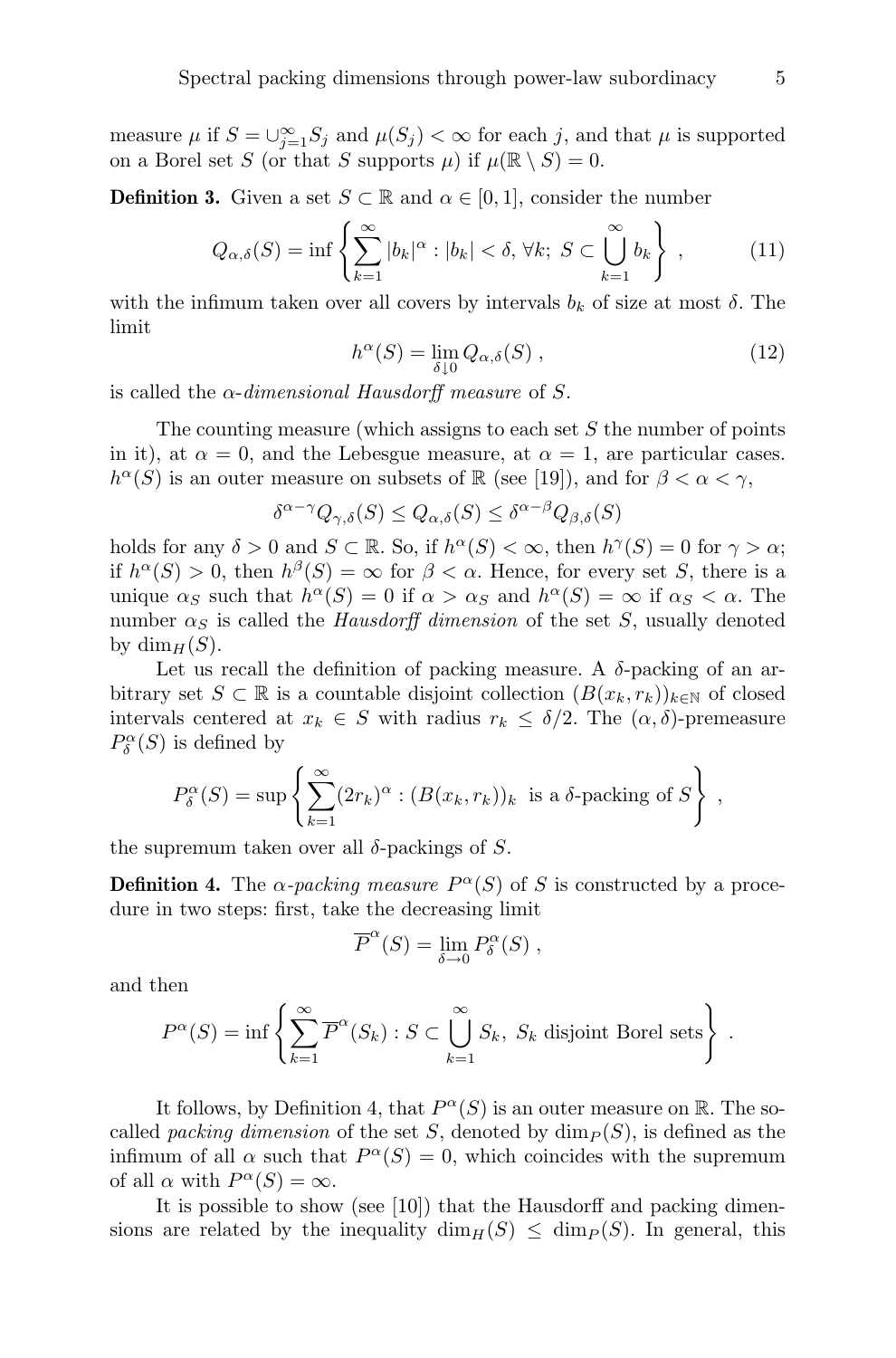inequality is strict; we will see some examples ahead. When the Hausdorff and packing dimensions of S coincide, one says that S has exact dimension  $\dim(S)$ ; hence, in this case,  $\dim(S) = \dim_H(S) = \dim_P(S)$ .

The above notions of Hausdorff (packing) measures and dimensions lead to a series of notions of continuity and singularity of Borel measures with respect to them (see [15] for details).

**Definition 5.** Let  $\mu$  be a Borel measure on R and  $\alpha \in [0, 1]$ .

- 1.  $\mu$  is called  $\alpha$ -Hausdorff ( $\alpha$ -packing) continuous if  $\mu(S) = 0$  for every Borel set S with  $h^{\alpha}(S) = 0$  (resp.  $P^{\alpha}(S) = 0$ ).
- 2.  $\mu$  is called  $\alpha$ -Hausdorff ( $\alpha$ -packing) singular if it is supported on some Borel set S with  $h^{\alpha}(S) = 0$  (resp.  $P^{\alpha}(S) = 0$ ).

Remark 6. Definition 5 is only a partial characterization of continuity and singularity with respect to Hausdorff (packing) measures. This concept was introduced, regarding Hausdorff measures, in [20] for any continuous additive set function  $F$  in Euclidean space (see Section 3 of Chapter 3 of [19] for an application to monotonic continuous functions defined on the interval [0, 1]). It was Last [15] who established the connection between Rogers and Taylor's work and the spectral theory of Schrödinger operators. The definition is somewhat new for packing measures and produces results equivalent to those obtained by Cutler in [7].

**Definition 7.** A Borel measure  $\mu$  on  $\mathbb{R}$  is said to have exact Hausdorff (packing) dimension  $\alpha$ , for some  $\alpha \in (0,1)$  and denoted by  $\dim_H(\mu)$  (resp.  $\dim_P(\mu)$ ), if two requirements hold:

- 1. For every set S with  $\dim_H(S) < \alpha$  (resp.  $\dim_P(S) < \alpha$ ), one has  $\mu(S) =$ 0.
- 2. There is a Borel set  $S_0$  of Hausdorff (resp. packing) dimension  $\alpha$  which supports  $\mu$ .

**Definition 8.** A Borel measure  $\mu$  on  $\mathbb{R}$  is called:

- 1. zero-Hausdorff (packing) dimensional if it is supported on a set with  $\dim_H(S) = 0$  (resp.  $\dim_P(S) = 0$ ).
- 2. one-Hausdorff (packing) dimensional if  $\mu(S) = 0$  for any set S with  $\dim_H(S) < 1$  (resp.  $\dim_P(S) < 1$ ).

**Remark 9.** According to Definition 7, a Borel measure  $\mu$  on  $\mathbb{R}$  is of exact Hausdorff (packing) dimension  $\alpha$  if, for every  $\varepsilon > 0$ , it is simultaneously  $(\alpha - \varepsilon)$ -Hausdorff (resp. packing) continuous and  $(\alpha + \varepsilon)$ -Hausdorff (resp. packing) singular.

By combining the above definitions, a Borel measure  $\mu$  on  $\mathbb R$  has exact dimension  $\alpha$  if: (1) for every  $0 \leq \beta < \alpha$  and every Borel set S with  $\dim(S)$  = β, one has  $\mu(S) = 0$ , and (2) there is a Borel set  $S_0$  of exact dimension  $\alpha$ which supports  $\mu$ .

**Remark 10.** It turns out that  $\mu$  has exact dimension  $\alpha$  if it is simultaneously  $(\alpha - \varepsilon)$ -Hausdorff continuous (which implies  $(\alpha - \varepsilon)$ -packing continuity; see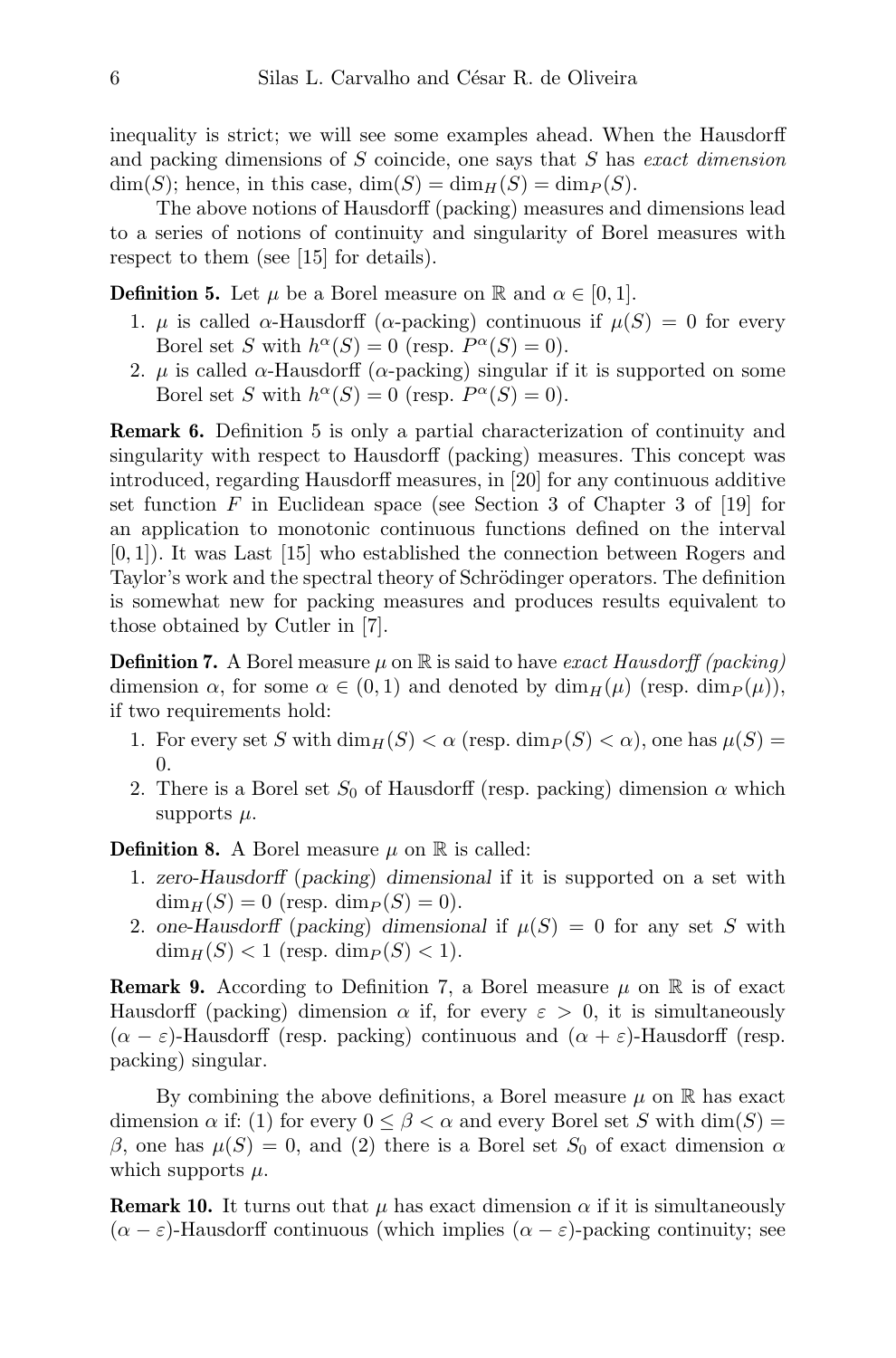Remark 18) and  $(\alpha + \varepsilon)$ -packing singular (which implies  $(\alpha + \varepsilon)$ -Hausdorff singularity; see Remark 22), for all  $\varepsilon > 0$ .

The following result, motivated by [19] and Theorem 2 in [12], relates the continuity with respect to Hausdorff (packing) measures with the local scaling behavior of the measure.

**Theorem 11.** Let  $\mu$  be a Borel measure on  $\mathbb{R}$  and denote

 $T_{\infty}^{\alpha} := \{ E : (\overline{D}^{\alpha} \mu)(E) = \infty \}, \qquad U_{\infty}^{\alpha} := \{ E : (\underline{D}^{\alpha} \mu)(E) = \infty \},$ where  $(\overline{D}^{\alpha}\mu)(E)$  and  $(\underline{D}^{\alpha}\mu)(E)$  are, respectively, defined in (6), (10). Then  $T_{\infty}^{\alpha}$ and  $U^{\alpha}_{\infty}$  are Borel sets, and

- 1.  $h^{\alpha}(T^{\alpha}_{\infty}) = 0.$
- 2.  $P^{\alpha}(U^{\alpha}_{\infty})=0.$
- 3.  $\mu(S \cap (\mathbb{R} \setminus T_{\infty}^{\alpha})) = 0$  for any S with  $h^{\alpha}(S) = 0$ .
- 4.  $\mu(S \cap (\mathbb{R} \setminus U^{\alpha}_{\infty})) = 0$  for any S with  $P^{\alpha}(S) = 0$ .

*Proof.* We only prove the items regarding packing measures; items  $(1)$  and  $(3)$ are well known and proven in Chapter 3 of [19] (Section 3).

(2) Let  $U_n(\delta) = \{ E \in S : \inf_{\varepsilon < \delta} \mu([E - \varepsilon, E + \varepsilon]) \varepsilon^{-\alpha} \geq n \},\$  where S represents a Borel subset of R. Then, for any  $E \in U_n(\delta)$ ,  $\mu([E - \varepsilon, E + \varepsilon]) \ge$  $n\varepsilon^{\alpha}$  for every  $\varepsilon < \delta$ . This shows that  $U_n(\delta)$  is open relative to S, being therefore a Borel set.

Hence, if  $(B(E_k, r_k))_k$  is a  $\delta$ -packing of  $U_n(\delta)$ , we have

$$
\sum_{k=1}^{\infty} (2r_k)^{\alpha} \le 2^{\alpha} \sum_{k=1}^{\infty} \mu([E_k - r_k, E_k + r_k])/n \le 2^{\alpha} \mu(S)/n,
$$

since the elements of the  $\delta$ -packing are pairwise disjoint. Thus,  $P^{\alpha}(U_n(\delta)) \leq$  $P_{\delta}^{\alpha}(U_n(\delta)) \leq 2^{\alpha}\mu(S)/n.$ 

Since  $\bigcup_{i=1}^{\infty} U_n(1/i) = \{E \in S : (\underline{D}^{\alpha}\mu)(E) \geq n\}$ , we obtain from the  $\sigma$ -additivity of  $P^{\alpha}$  that

$$
P^{\alpha}\left(\{E \in S : (\underline{D}^{\alpha}\mu)(E) \ge n\}\right) \le \sup_{i} P^{\alpha}\left(U_n(1/i)\right) \le 2^{\alpha}\mu(S)/n. \tag{13}
$$

To observe that  $U^{\alpha}_{\infty}$  is a Borel set, it is enough to note that  $U^{\alpha}_{\infty} \cap S =$  $\bigcap_{n=1}^{\infty} \bigcup_{i=1}^{\infty} U_n(1/i)$  is a Borel set. Also, by (13), we have  $P^{\alpha}(U^{\alpha}_{\infty} \cap S) \leq$  $P^{\alpha}(\lbrace E \in S : \underline{D}^{\alpha}(E) \geq n \rbrace) \leq 2^{\alpha} \mu(S)/n$ , for each positive integer n; thus  $P^{\alpha}(U_{\infty}^{\alpha}\bigcap S) = 0.$  This concludes the proof of  $(2)$ , since S is an arbitrary Borel subset of R.

 $(4)$  To prove this item, we must use the fact that any Borel measure  $\mu$  on  $\mathbb R$  possesses the centered Vitali covering property: every centered Vitali covering of  $S$  contains a countable set of disjoint balls  $B_k$  such that  $\mu(S \setminus \bigcup_{k=1}^{\infty} B_k) = 0$  (a centered Vitali covering of S is a set of closed balls containing, for any  $E \in S$  and  $\delta > 0$ , some closed ball  $B(E, r)$  with  $r \leq \delta$ ).

Let then  $L_m(n) \subset L(n) = \{E \in S : (\underline{D}^{\alpha}\mu)(E) < n\}$ . For any  $E \in$  $L_m(n)$  and  $\delta > 0$ , there exists  $r \leq \delta$  such that  $\mu([E - r, E + r]) \leq nr^{\alpha}$ . Thus, the set of closed balls  $B(E, r) = \{E \in L_m(n) : \mu([E - r, E + r]) \le$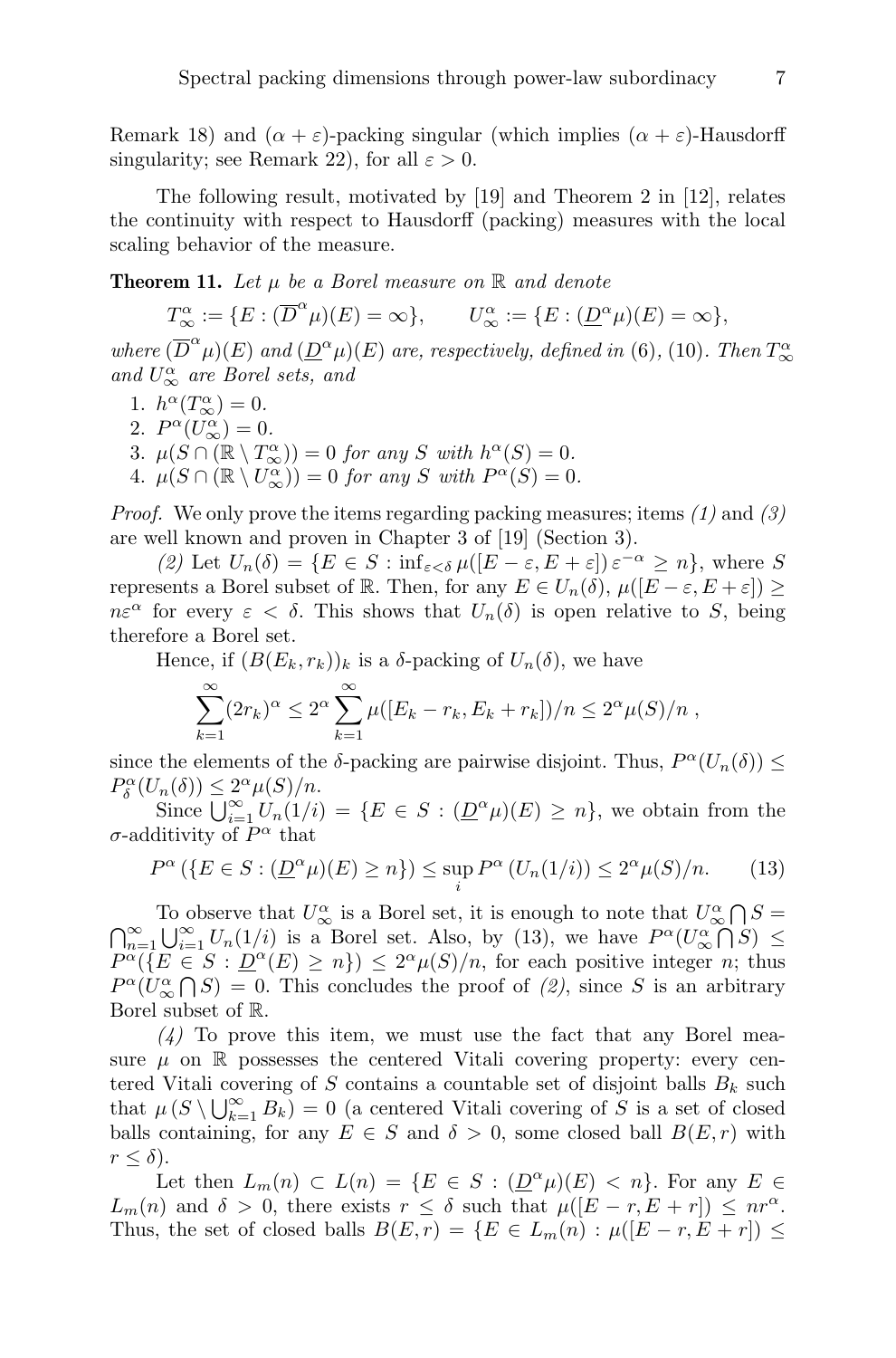$nr^{\alpha}, r \leq \delta$  is a centered Vitali covering of  $L_m(n)$ . Let  $(B(E_k, r_k))_k$  be the associated  $\delta$ -packing given by the Vitali covering property; therefore,  $\mu\left(\underline{L}_m(n)\setminus\bigcup_{k=1}^{\infty}B(E_k,r_k)\right) = 0.$  Then,  $\mu(L_m(n)) \leq \sum_{k=1}^{\infty}\mu(B(E_k,r_k)) \leq$  $n \sum_{k=1}^{\infty} r_k^{\alpha}$ . As this holds for any  $\delta > 0$  and the decomposition  $L(n) =$  $\bigcup_{m=1}^{\infty} L_m(n)$  can be chosen disjoint, we have  $\mu(L_m(n)) \leq 2^{-\alpha} n \overline{P}^{\alpha}(L_m(n))$ and consequently

$$
\mu(L(n)) \le 2^{-\alpha} n P^{\alpha}(L(n)) . \tag{14}
$$

It is a direct consequence of (14) and  $\bigcup_{n=1}^{\infty} L(n) = S \cap (\mathbb{R} \setminus U^{\alpha}_{\infty})$ that  $\mu(S \cap (\mathbb{R} \setminus U^{\alpha}_{\infty})) = 0$  for any S with  $P^{\alpha}(S) = 0$ ; this concludes the  $\Box$ 

- **Remark 12.** 1. Theorem 11 establishes that it is sufficient to know  $(\overline{D}^{\alpha}\mu)(E)$ (resp.  $(\underline{D}^{\alpha}\mu)(E)$ ), for every  $\alpha \in [0,1]$  and a.e. E w.r.t.  $\mu$ , to completely determine the  $\mu$  decomposition (in the sense of Definition 5) with respect to Hausdorff (resp. packing) measures.
	- 2. It is worth emphasizing again that the results regarding packing measures are essentially due to Cutler [7]. In fact, Cutler demonstrated that the knowledge of the local upper dimension

$$
\sigma^+(E) := \limsup_{\varepsilon \to 0} \frac{\ln[\mu((E - \varepsilon, E + \varepsilon))]}{\ln \varepsilon}, \qquad (15)
$$

for a.e. E w.r.t.  $\mu$ , is sufficient to determine the  $\mu$  decomposition with respect to packing dimensions. In particular,  $\mu$  is of exact packing dimension  $\alpha$  if, and only if, it is supported on a set of exact packing dimension  $\alpha$  (see [7]), which, according to Theorem 11 and Definition 7, implies that  $\sigma^+(E) = \alpha$  almost everywhere with respect to it. We have opted to present our results with respect to Hausdorff (packing) measures due to the local scaling behavior of the eigenfunctions of (5) (see Theorems 1 and 14).

Let us decompose  $\mu$  according to the sets  $T^{\alpha}_{\infty}$  and  $U^{\alpha}_{\infty}$ , i.e., as

$$
\mu = \chi_{T_{\infty}^{\alpha}} \mu + (1 - \chi_{T_{\infty}^{\alpha}}) \mu
$$
, and  $\mu = \chi_{U_{\infty}^{\alpha}} \mu + (1 - \chi_{U_{\infty}^{\alpha}}) \mu$ ,

respectively, where  $\chi_A$  denotes the characteristic function of the set A. Theorem 11 implies the following

**Corollary 13.** Let  $\mu$  be a finite Borel measure on  $\mathbb{R}$ . Then, for every  $\alpha \in [0,1]$ ,  $\mu$  has the unique decompositions

$$
\mu = \mu_{\alpha Hs} + \mu_{\alpha Hc} , \qquad \mu = \mu_{\alpha Ps} + \mu_{\alpha Pc} ,
$$

with respect to the sets  $T_{\infty}^{\alpha}$  and  $U_{\infty}^{\alpha}$ , respectively, where  $\mu_{\alpha Hs} := \mu(T_{\infty}^{\alpha} \cap \cdot)$  is  $\alpha$ -Hausdorff singular,  $\mu_{\alpha Ps} := \mu(U_{\infty}^{\alpha} \cap \cdot)$  is  $\alpha$ -packing singular, and  $\mu_{\alpha Hc} :=$  $\mu((\mathbb{R}\setminus T_\infty^{\alpha})\cap \cdot)$  is  $\alpha$ -Hausdorff continuous,  $\mu_{\alpha Pc} := \mu((\mathbb{R}\setminus U_\infty^{\alpha})\cap \cdot)$  is  $\alpha$ -packing continuous.

Thus, the standard spectral decomposition with respect to Lebesgue measure can be extended to include decompositions with respect to packing measures in the exact way obtained previously in [20] for Hausdorff measures.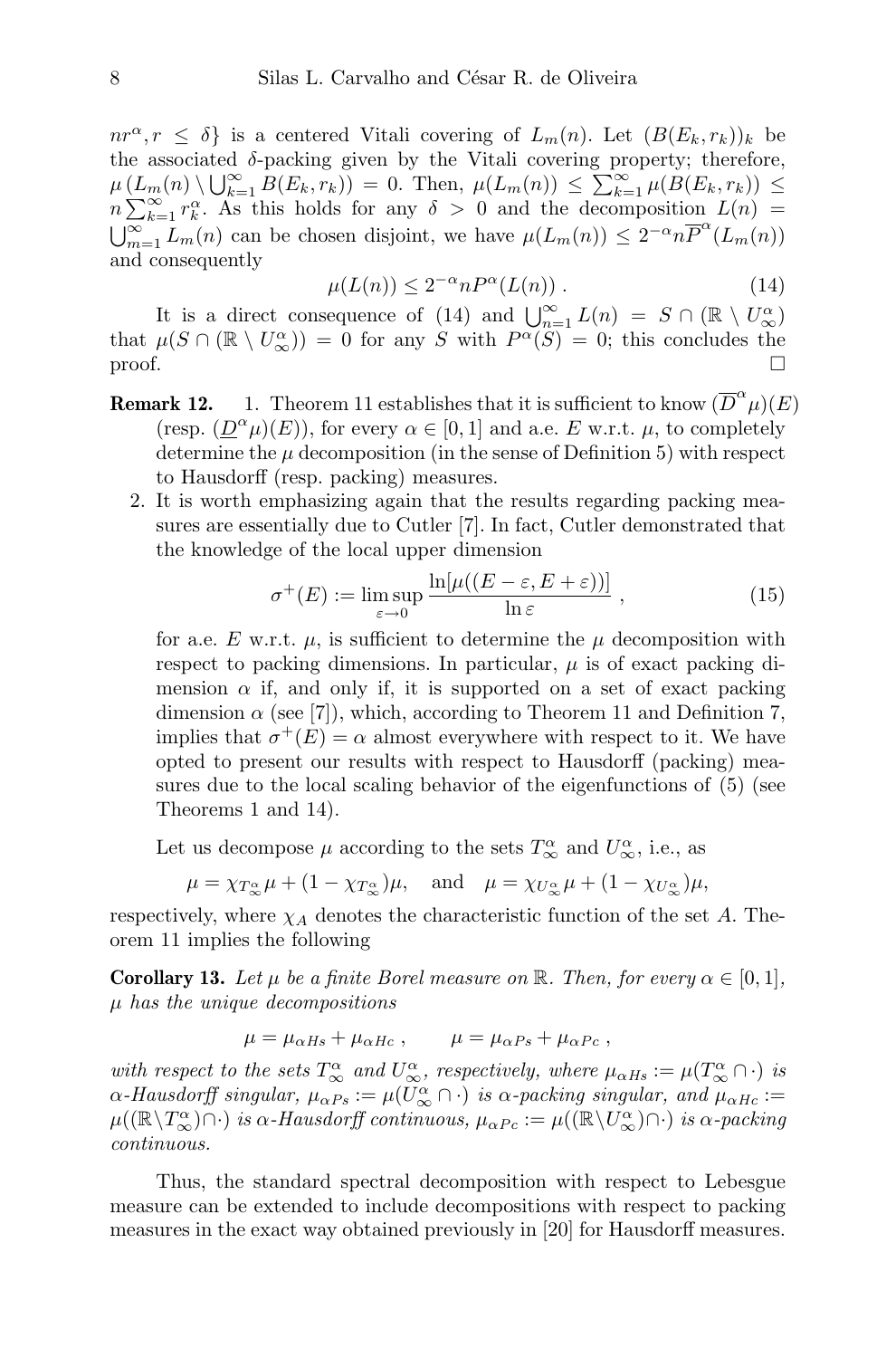We could, in fact, refine our results by decomposing  $\mu$  with respect to the sets  $U^{\alpha}_{\infty}$ ,  $U^{\alpha}_{+} := \{ E \in \mathbb{R} : 0 < (\underline{D}^{\alpha} \mu)(E) < \infty \}$  and  $U^{\alpha}_{0} := \{ E \in \mathbb{R} : 0 \le \mu \}$  $(\underline{D}^{\alpha}\mu)(E) = 0$ , similarly to [20].

We underline that Rogers and Taylor presented in [21] an example of additive set function  $F$ , defined on the interval  $[0, 1]$ , whose spectrum does not have exact dimension. Namely, F was used by Rogers and Taylor to show the impossibility of the use of the lower  $\alpha$ -derivative to decompose set functions (which Borel measures are a subclass) in  $\alpha$ -Hausdorff singular and  $\alpha$ -Hausdorff continuous parts. What was shown is that F, despite being 1/2-Hausdorff singular (i.e.,  $F$  is supported on a set of Hausdorff dimension less than  $1/2$ , it has lower derivative

$$
(\underline{D}^{1/2}F)(x) = \liminf_{\varepsilon \to 0} \frac{F((x - \varepsilon, x + \varepsilon))}{(2\varepsilon)^{1/2}} = 0
$$

for every point  $x$  in the spectrum of  $F$ . This, according to Theorem 11, shows that  $F$  is  $1/2$ -packing continuous (i.e., does not give weight to sets of packing dimension less than 1/2).

#### 3. Packing decomposition of spectral measures

We obtain in this section the results which permit the decomposition of spectral measures of Schrödinger operators  $(1)$  with respect to packing measures. The material exposed is in numerous aspects dual to [13]. The next result is central to our analysis.

**Theorem 14.** Let  $H_{\phi}$  be the operator (1),  $\tau$  its spectral measure associated with the cyclic vector  $\delta_0$ ,  $E \in \mathbb{R}$ ,  $\alpha \in (0,1)$  and  $\beta = \alpha/(2-\alpha)$ . Then  $E \in U^{\alpha}_{\infty}$ , that is,  $(\underline{D}^{\alpha} \tau)(E) = \infty$ , if, and only if,

$$
\limsup_{l \to \infty} \frac{\|u_1\|_l}{\|u_2\|_l^{\beta}} = 0.
$$

*Proof.* For any two functions  $f(\varepsilon)$  and  $g(\varepsilon)$ , write  $f \sim g$  if there exist positive constants  $C_1$ ,  $C_2$  such that  $C_1 f < g < C_2 f$  for every  $\varepsilon > 0$ . From (8) and (9) one gets

$$
\varepsilon^{1-\alpha}|m(E+i\varepsilon)| \sim \|u_2\|_{l(\varepsilon)}^{\alpha-1} \|u_1\|_{l(\varepsilon)}^{\alpha-1} \frac{\|u_2\|_{l(\varepsilon)}}{\|u_1\|_{l(\varepsilon)}} = \left(\frac{\|u_2\|_{l(\varepsilon)}^{\beta}}{\|u_1\|_{l(\varepsilon)}}\right)^{2-\alpha},
$$

and so

$$
\liminf_{\varepsilon \downarrow 0} \varepsilon^{1-\alpha} |m(E + i\varepsilon)| = \infty \qquad \Longleftrightarrow \qquad \limsup_{l \to \infty} \frac{\|u_1\|_{l(\varepsilon)}}{\|u_2\|_{l(\varepsilon)}^{\beta}} = 0.
$$

In order to proceed, we need a dual to Theorem 3.1 in  $[9]$ ; see also  $[26]$ , which contains an insight of such result.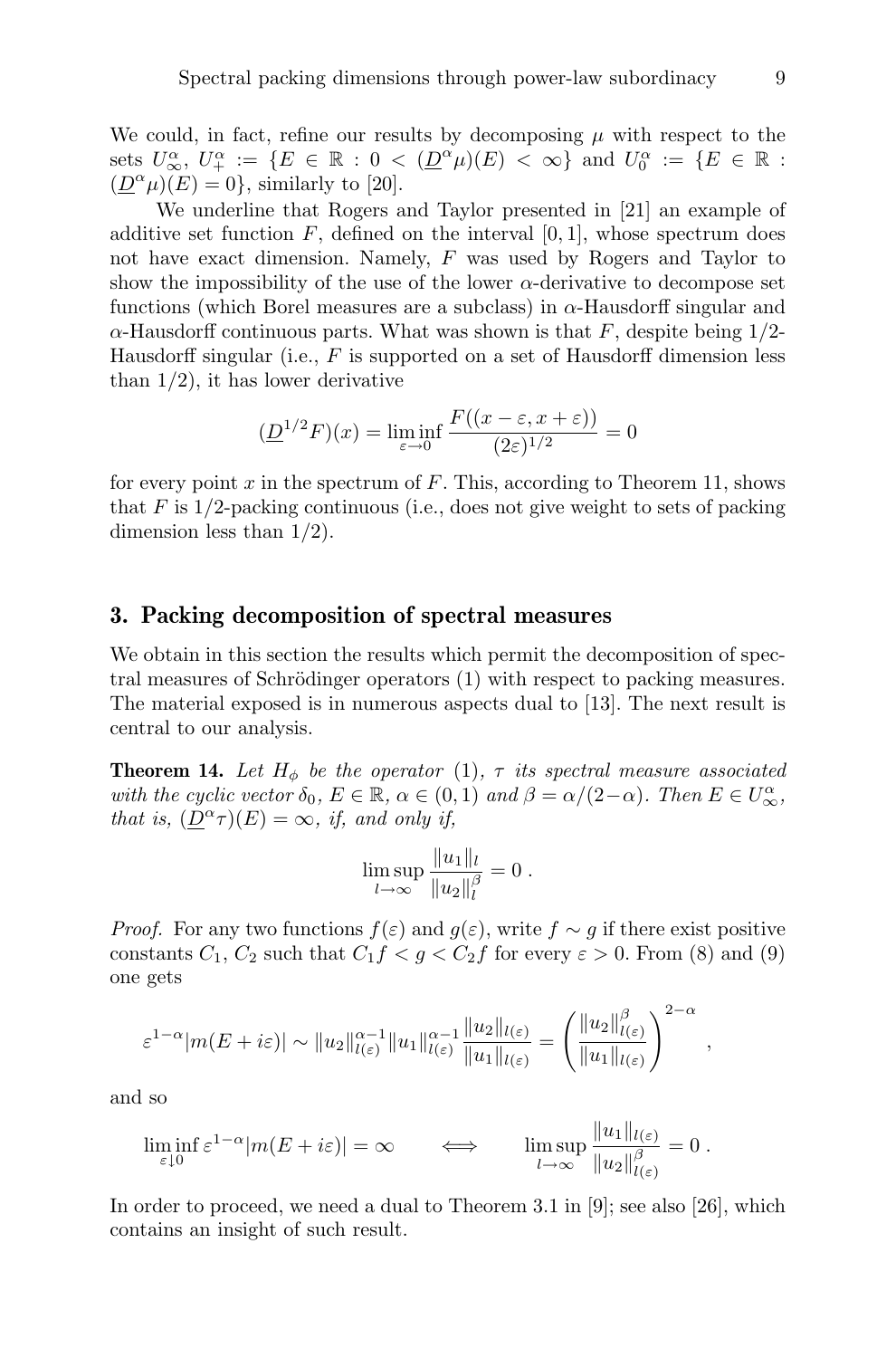**Theorem 15.** Given the Borel measure  $\mu$ , fix  $E_0 \in \mathbb{R}$  and  $\alpha \in [0,1)$ . Thus, the quantities  $(\underline{D}^{\alpha}\mu)(E_0)$  and  $\underline{R}^{(1-\alpha)}_{\mu}(E_0)$  are either all infinite or all in  $[0,\infty)$ , where we define

$$
\underline{R}_{\mu}^{(1-\alpha)}(E_0) = \liminf_{\varepsilon \downarrow 0} \varepsilon^{(1-\alpha)} \left| \int \frac{d\mu(y)}{y - E_0 - i\varepsilon} \right|.
$$

Proof. The proof of Theorem 15 traces the same steps of the proof of Theorem 3.1 in [9], where we must replace limit superiors with limit inferiors in the estimates.  $\square$ 

By Theorem 15,  
\n
$$
\liminf_{\varepsilon \downarrow 0} \varepsilon^{1-\alpha} |m(E + i\varepsilon)| = \infty \quad \Longleftrightarrow \quad (\underline{D}^{\alpha} \tau)(E) = \infty ,
$$

and this concludes the proof of Theorem 14.

- Remark 16. 1. Theorem 14 is the dual to Theorem 1 and, as we will see, produces the decomposition of the spectral measure with respect to packing measures (instead of Hausdorff measures). In fact, what Theorem 14 shows is that the  $\alpha$ -packing singular part of  $\tau$  is supported on the set of energies where  $u_1$  is an  $\alpha$ -packing subordinate solution to (5), in the sense that  $\limsup_{l\to\infty} ||u_1||_l/||u_2||_l^{\beta} = 0.$ 
	- 2. It can be proven that the bounds stated in Lemmas 3.2 and 3.3 in [9] are also valid for the  $\alpha$ -derivative  $(D^{\alpha}\mu)(E)$ .

In the sequel, we need two basic known facts. The first establishes the following bound for the solution  $u_1$ :

$$
\liminf_{l \to \infty} \frac{\|u_1\|_l}{l^{1/2} \ln l} < \infty \tag{16}
$$

(inequality (16) is a direct consequence of Theorem 3.10 in [16]; this theorem provides, in fact, the bound  $\lim_{l\to\infty} \frac{\|u_1\|_l}{l^{1/2}\ln l}$  $\frac{\|u_1\|_l}{l^{1/2}\ln l}<\infty$ ).

The second is the constancy of the Wronskian (recall that the Wronskian of two functions  $\varphi, \psi : \mathbb{Z}_+^0 \to \mathbb{C}$  is given by  $W[\varphi, \psi](n) = a_n(\varphi_n \overline{\psi}_{n+1} - \psi_n)$  $(\varphi_{n+1}\overline{\psi}_n)$ . It follows by Green's identity (see [24]) that

$$
\sum_{n=0}^{N} \left( \overline{\psi}_n (H_{\phi} \varphi)_n - \overline{(H_{\phi} \psi)_n} \phi_n) \right) = W[\varphi, \psi](N) - W[\varphi, \psi](-1) = 0,
$$

i.e., the Wronskian of the solutions  $\{\varphi, \psi\}$  to (5) is constant; in particular,

$$
W[u_1, \overline{u_2}](n) = a_n (u_{1,n+1}u_{2,n} - u_{2,n+1}u_{1,n}) = 1
$$

for all  $n \in \mathbb{Z}_+^0$ , which results in

$$
||u_1(E)||_l ||u_2(E)||_l \ge \frac{1}{2\sqrt{2}} \left( \sum_{n=0}^{[l]-1} |a_n|^{-1} + (l - [l]) |a_{[l]}|^{-1} \right) . \tag{17}
$$

We are now ready to present important consequences of Theorem 14 to packing measures and dimension, which connect the properties of spectral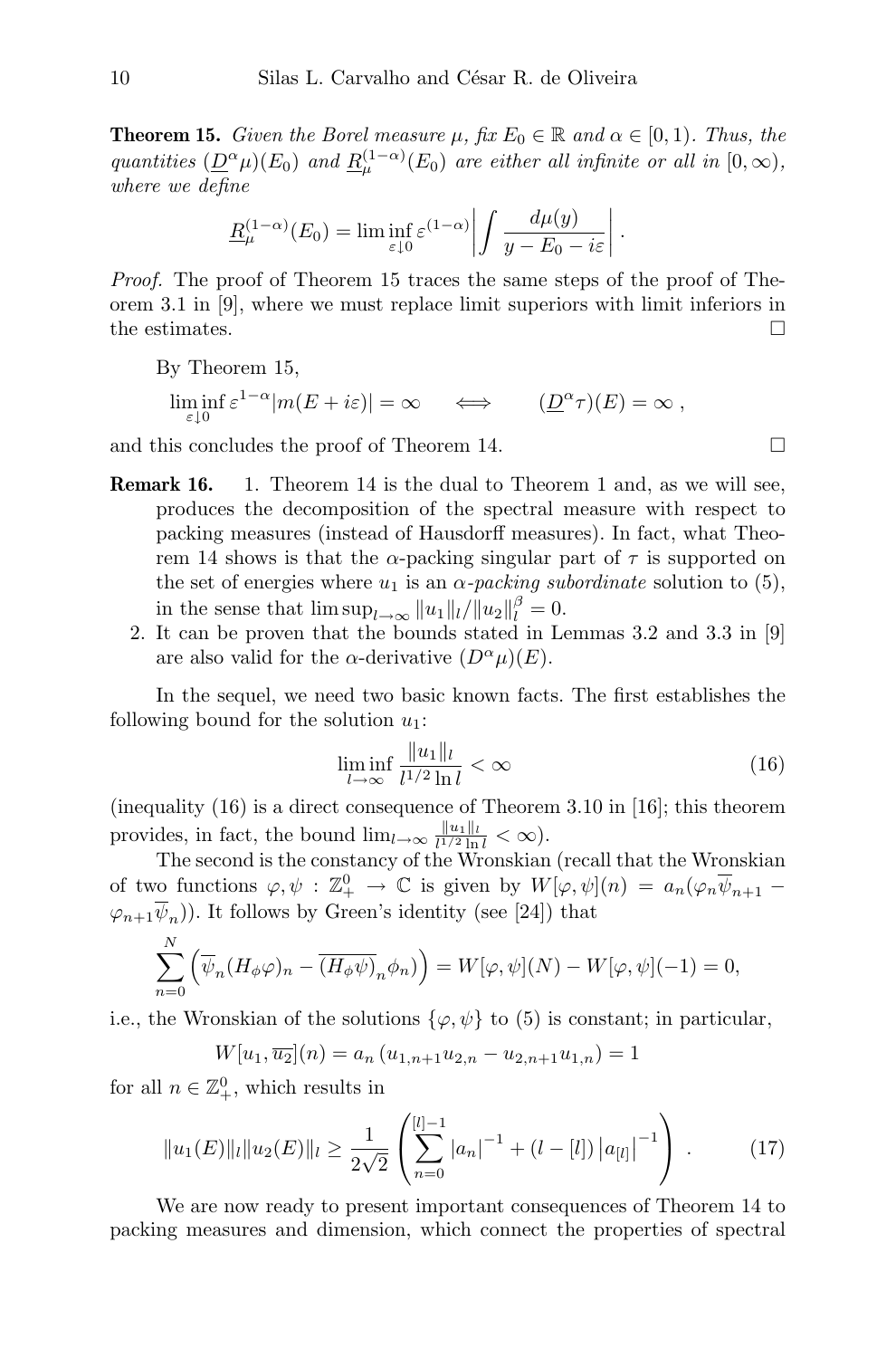measures with the scaling behavior of the eigenfunctions of (5). They are counterparts of some of the results in [13] on Hausdorff measures. Recall that, for  $\alpha \in [0, 1]$  one has  $\beta = \alpha/(2 - \alpha)$ .

**Corollary 17.** Define, for every  $l > 0$ ,

$$
R_l := \frac{1}{2\sqrt{2}} \left( \sum_{n=0}^{[l]-1} |a_n|^{-1} + (l-[l]) |a_{[l]}|^{-1} \right) .
$$

Suppose that, for some  $\alpha \in (0,1]$  and every E in some Borel subset A of  $\mathbb{R}$ , every solution  $\Phi$  to (5) satisfies

$$
\liminf_{l \to \infty} \frac{\|\Phi\|_{l}^2}{R_l^{2-\alpha}} < \infty \tag{18}
$$

Then, the restriction  $\tau(A \cap \cdot)$  is  $\alpha$ -packing continuous.

**Remark 18.** Corollary 17 shows that  $\alpha$ -packing continuity is less restrictive than  $\alpha$ -Hausdorff continuity, since the existence of just one bounded subsequence of  $\|\Phi\|_{l}^{2} R_{l}^{\alpha-2}$  is sufficient to assure  $\alpha$ -packing continuity, while we must, according to Corollary 4.4 in [13], demand the boundedness of the whole sequence  $\|\Phi\|_{l}^{2} R_{l}^{\alpha-2}$  to assure  $\alpha$ -Hausdorff continuity. This result is consistent with the fact that  $(\mathbb{R} \setminus T_{\infty}^{\alpha}) \subseteq (\mathbb{R} \setminus U_{\infty}^{\alpha})$ .

*Proof.* Let  $E \in A$ . We obtain from (17) the inequality  $||u_1||_l ||u_2||_l \ge R_l$ , and since there exists, by hypothesis, a subsequence  $(l_j)_j$  converging to infinity such that  $||u_2||_{l_j}^2 < CR_{l_j}^{2-\alpha}$  (*C* is a constant), we have  $||u_1||_{l_j} > C^{-1/2}R_{l_j}^{\alpha/2}$  $\frac{\alpha}{l_j}$ . Thus,

$$
\frac{\|u_1\|_{l_j}}{\|u_2\|_{l_j}^{\beta}} > C^{-(1+\beta)/2} R_{l_j}^{\alpha/2-\beta(2-\alpha)/2} = C^{-(1+\beta)/2} > 0.
$$

It follows that  $\limsup_{l\to\infty} ||u_1||_l ||u_2||_l^{-\beta} > 0$ , and  $\tau(A \cap \cdot)$  is  $\alpha$ -packing continuous by Theorem 14.

Keeping in mind applications of the previous results to one-dimensional spectral theory, it is then convenient to rewrite Corollary 17 in terms of the transfer matrices  $T_n(E) = A_n(E)A_{n-1}(E) \cdots A_0(E)$ , with

$$
A_n(E) = \begin{pmatrix} E - b_n & -\frac{a_{n-1}}{a_n} \\ 1 & 0 \end{pmatrix} ;
$$

in fact, given an arbitrary pair of initial conditions  $(u_0, u_{-1})^t$  (satisfying (7), for instance), it is possible to obtain any solution to (5) by the successive application of  $T_n(E)$ ,  $n \in \mathbb{Z}_+^0$ , that is,

$$
\left(\begin{array}{c} u_{n+1} \\ u_n \end{array}\right) = T_n(E) \left(\begin{array}{c} u_0 \\ u_{-1} \end{array}\right) .
$$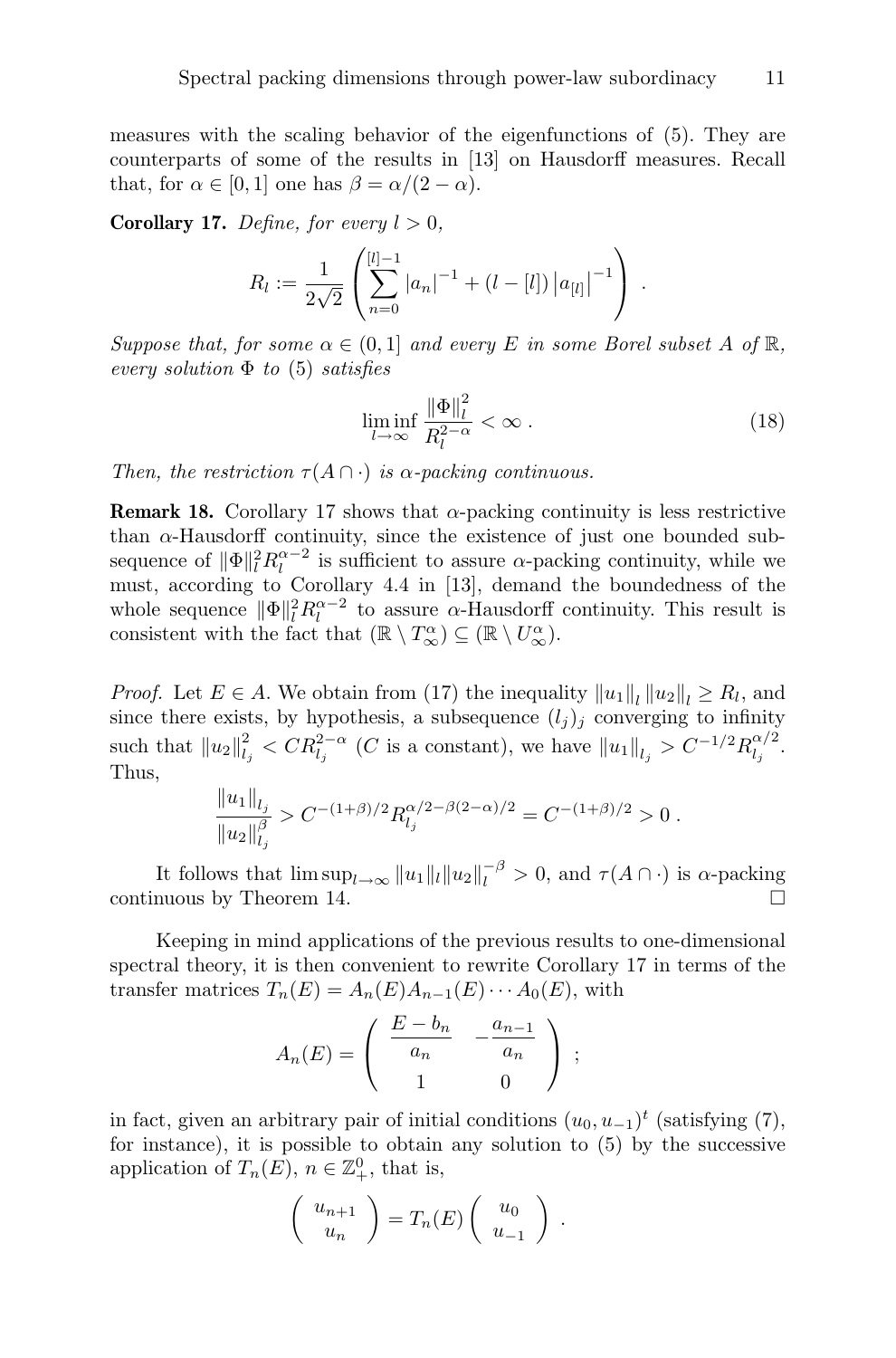Thus,

$$
T_n(E) = \begin{pmatrix} u_1(n+1) & u_2(n+1) \\ u_1(n) & u_2(n) \end{pmatrix} . \tag{19}
$$

**Corollary 19.** Suppose that, for some  $\alpha \in (0,1]$  and every E in the Borel subset  $A \subset \mathbb{R}$ ,

$$
\liminf_{l \to \infty} \frac{1}{R_l^{2-\alpha}} \sum_{n=0}^l \|T_n(E)\|^2 < \infty \,, \tag{20}
$$

where  $\Vert \cdot \Vert$  is any matricial norm. Then, the restriction  $\mu(A \cap \cdot)$  is  $\alpha$ -packing continuous.

Proof. By (19) and the equivalence of norms, there exists some positive constant  $C$  such that

$$
C\left(|u_{1,n+1}|^2+|u_{1,n}|^2+|u_{2,n+1}|^2+|u_{2,n}|^2\right)\leq ||T_n(E)||^2,
$$

which implies

$$
C'\left(\|u_1\|_{l+1}^2 + \|u_2\|_{l+1}^2\right) \le \sum_{n=0}^l \|T_n(E)\|^2 \ . \tag{21}
$$

We see, from  $(20)$  and  $(21)$ , that the hypothesis  $(18)$  in Corollary 17 is fulfilled. This concludes the proof of the corollary.

**Remark 20.** Corollary 19 is actually a dual to Corollary 3.7 in Carvalho  $et$ al. [3], a result about Hausdorff dimension first proposed in the context of Schrödinger sparse operators.

**Corollary 21.** Define  $R_l$  as in Corollary 17. Suppose that

$$
\limsup_{l \to \infty} \frac{\left\|u_1\right\|_l^2}{R_l^{\alpha}} = 0\tag{22}
$$

is satisfied for every E in some Borel subset A of  $\mathbb R$ . Then, the restriction  $\tau(A \cap \cdot)$  is  $\alpha$ -packing singular.

*Proof.* Let  $E \in A$ . Again, from (17),  $||u_2||_l^{\beta} \geq (R_l/||u_1||_l)^{\beta}$ . This result implies

$$
\limsup_{l \to \infty} \frac{\|u_1\|_l}{\|u_2\|_l^{\beta}} \le \limsup_{l \to \infty} \frac{\|u_1\|_l^{1+\beta}}{R_l^{\beta}} = \limsup_{l \to \infty} \left(\frac{\|u_1\|_l^2}{R_l^{\alpha}}\right)^{1/(2-\alpha)} = 0.
$$

It follows, by Theorem 14, that  $\tau(A \cap \cdot)$  is  $\alpha$ -packing singular.

Remark 22. Note that the result of Corollary 21 is more restrictive than its dual (Corollary 4.5 in [13]), since it demands that  $\|\psi\|_{l}^{2}/l^{\delta} > c > 0$  for all l large enough. This shows that  $\alpha$ -packing singularity is more restrictive than  $\alpha$ -Hausdorff singularity; that is, if the restriction  $\tau(A\cap \cdot)$  is  $\alpha$ -packing singular, then it is necessarily  $\alpha$ -Hausdorff singular (in agreement with  $U^{\alpha}_{\infty} \subseteq T^{\alpha}_{\infty}$ ).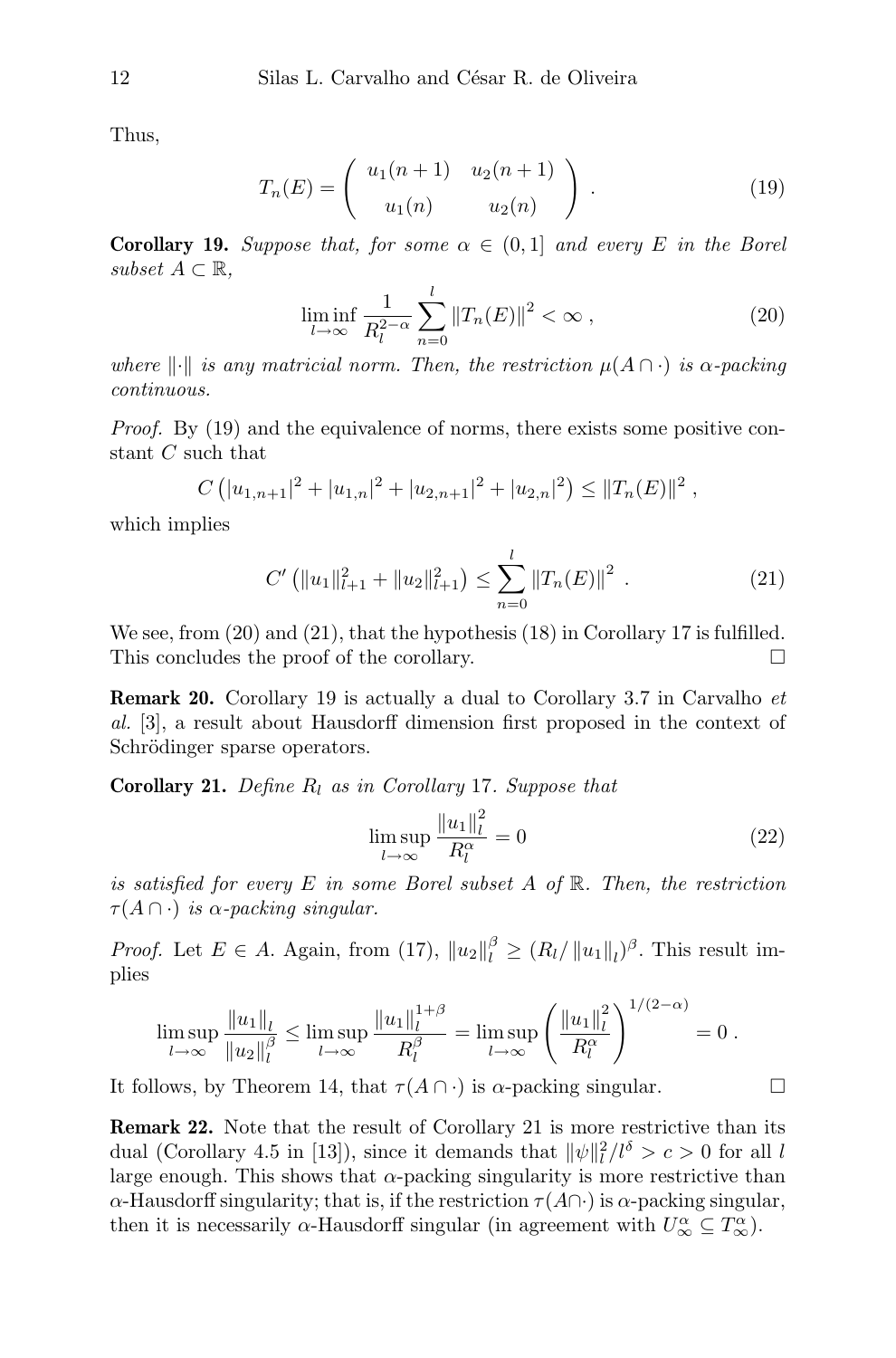#### 4. Applications to sparse operators

We present in this section some applications of the previous results to sparse Schrödinger operators. Initially, we devote our attention to  $H_{\phi}$  with  $a_n = 1$ , for all  $n$ , and

$$
b_n = \begin{cases} v & \text{if } n = x_j^{\omega} \in \mathcal{A}, \\ 0 & \text{if } n \notin \mathcal{A}, \end{cases}
$$
 (23)

with  $0 \neq v \in \mathbb{R}$ , and  $\mathcal{A} = (x_j^{\omega})_{j \geq 1}$  is a random sequence of natural numbers of the form  $x_j^{\omega} = x_j + \omega_j$ , such that the sequence  $(x_j)$  satisfies

$$
x_j - x_{j-1} = \gamma^j , \qquad j = 2, 3, \dots, \qquad (24)
$$

with  $x_1+1=\gamma\geq 2$  (we might define  $\gamma$  as any real number greater than 1 and rewrite (24) as  $x_j - x_{j-1} = [\gamma^j]$ );  $\omega = (\omega_1, \omega_2, \ldots)$  represents a sequence of independent random variables defined on a probability space  $(\Xi, \mathcal{B}, \nu)$ , where we assume that there is some  $\eta > 0$  with  $\omega_i$  uniformly distributed over the finite set  $\{0, 1, 2, \ldots, [j^n]\},$  for all j.

Let us denote by  $H_{\phi}^{\omega}$  the operator defined above. This model was initially proposed by Zlatoš in  $[27]$ , who, among other results, has determined the exact Hausdorff dimension of the spectral measure  $\tau$  of  $H_{\phi}^{\omega}$  for a.e. phaseboundary condition  $\phi$  (w.r.t. Lebesgue measure) and a.e. realization of  $\omega$ (w.r.t. the probability measure  $\nu$ ).

Marchetti *et al.* presented in [17] a slightly modified version of the deterministic analogue of  $H_{\phi}^{\omega}$ , by taking  $b_n = 0$  and

$$
a_n = \begin{cases} p & \text{if } n = x_j^{\omega} \in \mathcal{A}, \\ 0 & \text{if } n \notin \mathcal{A}, \end{cases}
$$

with  $0 < p < 1$  (the cases  $p = 0$  and  $p = 1$  produce, respectively, operators with purely point and absolutely continuous spectra) and  $A$  as in (23). It is possible to show that the spectral properties of both models are equivalent. With respect to [27], in [17] it was presented a simpler and more accurate estimate of the asymptotic behavior of the eigenfunctions of (5). Carvalho *et al.* [4] extended the results of [17] to the above random analogue of  $H^{\omega}_{\phi}$ , establishing the exact asymptotic behavior (up to set of  $\nu$  measure zero) of the eigenfunctions of (5); in particular, the authors demonstrated the uniform distribution, on the interval  $[0, \pi)$ , of the Prüfer angles of these solutions (see  $[4]$  and its references for a definition of Prüfer variables). The determination of the exact asymptotic behavior of the eigenfunctions of (5), together with Theorem 14 and its corollaries, lead us to the following

**Theorem 23.** Let  $\tau$  be the spectral measure of  $H^{\omega}_{\phi}$ . Given a closed interval of energies  $L \subset [-2,2]$ , for a.e.  $\phi \in [0,\pi)$  and a.e.  $\omega \in \Xi$ , the spectral measure  $\tau$ restricted to L has exact local dimension

$$
\dim_{\tau}(E) = \max\left\{0, 1 - \frac{\ln r(E)}{\ln \gamma}\right\},\qquad(25)
$$

with  $r(E) = 1 + \frac{v^2}{4}$  $\frac{6}{4-E^2}$ .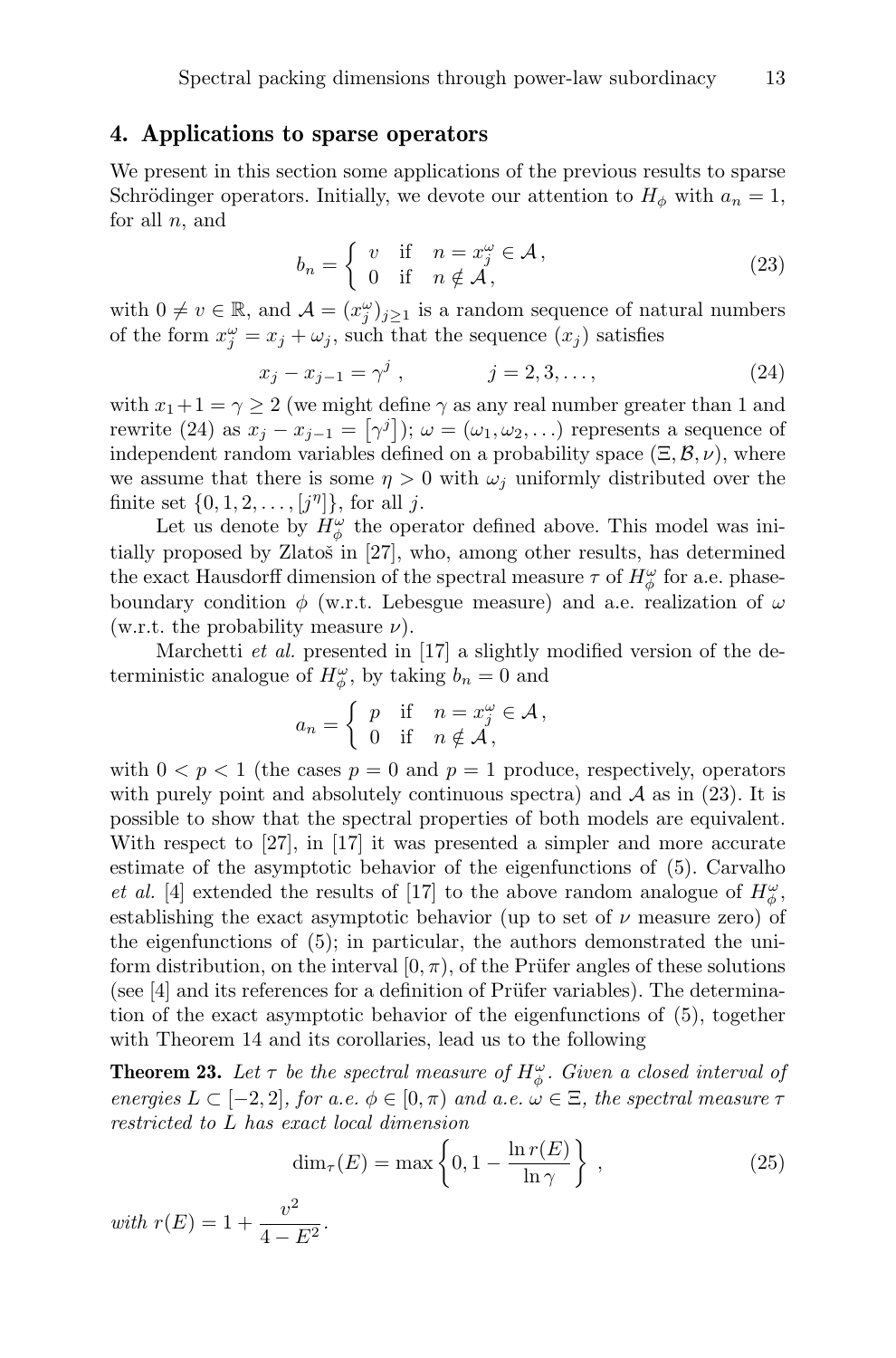Proof. The proof of the theorem involves a two-part strategy: first, we must prove, under the conditions in the statement of the theorem, that  $\dim_{H,\tau}(E)$ (i.e., the local Hausdorff dimension of  $\tau$  at E) is given by (25); this is exactly the content of Theorem 6.3 in [27]; second, we must repeat these steps and show that  $\dim_{P,\tau}(E)$  (i.e., the local packing dimension of  $\tau$  at E) is also given by (25).

In particular, by the one-dimensional version of Theorem 3.11 in [3] (see it for details), for a.e.  $E \in L$ , it follows that the estimates

$$
\sum_{k=0}^{l} \|T_k(E)\|^2 \le c \, l^{1+\zeta},\tag{26}
$$

with  $\zeta := \ln r / \ln \beta$ , for some  $c > 0$ , and

$$
||u_1(E)||_l^2 \le c' l^{1-\zeta},\tag{27}
$$

for some  $c' > 0$  and for a.e.  $E \in [-2, 2]$  w.r.t.  $\tau$ , hold true.

Thus, by (26) one has

$$
\liminf_{l\to\infty}\frac{1}{l^{2-\alpha}}\sum_{k=0}^l\|T_k(E)\|^2<\infty,
$$

if  $2 - \alpha = 1 + \zeta + \varepsilon$ , and by (27)

$$
\limsup_{l \to \infty} \frac{\|u_1(E)\|_{l}^2}{l^{\alpha'}} = 0,
$$

if  $\alpha' = 1 - \zeta + \varepsilon$ , for arbitrary  $\varepsilon > 0$ .

It follows, by Corollaries 19 and 21, that the spectral measure  $\tau$  is simultaneously  $(1-\zeta-\varepsilon)$ -packing continuous and  $(1-\zeta+\varepsilon)$ -packing singular. Since  $\varepsilon$  is arbitrary, we have, by Remark 9, that the restriction  $\tau((L \setminus B) \cap \cdot)$ is such that  $\dim_{P,\tau}(E)$  is given by (25), where  $E \in L \setminus B$ , with B some set of Lebesgue null measure.

Finally, from the theory of rank one perturbations, we know that  $\tau(B)$  = 0 holds for a.e.  $\phi$ ; therefore, for a.e.  $\phi$ , the restriction  $\tau(L \cap \cdot)$  has (25) as its local packing dimension.

We obtain from the results above that the restriction  $\tau(L \cap \cdot)$  has (25) as its exact local dimension. This concludes the proof of the theorem.  $\Box$ 

There are other examples of sparse operators with spectral measures of exact local dimension that can be obtained as above; see [3] for an extension of [17, 27] to a strip of  $\mathbb{Z}_+^2$ , [2] for a Dirac operator analogue to [27], and [1] for a continuous counterpart of [2, 27].

All these examples have a common feature: thanks to the determination of the exact asymptotic behavior of the solutions to the eigenvalue equations, it is possible to obtain the  $\alpha$ -derivative  $(D^{\alpha}\tau)(E)$  for a.e. E (w.r.t. Lebesgue measure) in the essential spectrum of the corresponding operator.

Now we show that a distinct situation occurs with the sparse operator considered in Theorem 1.3 in [13].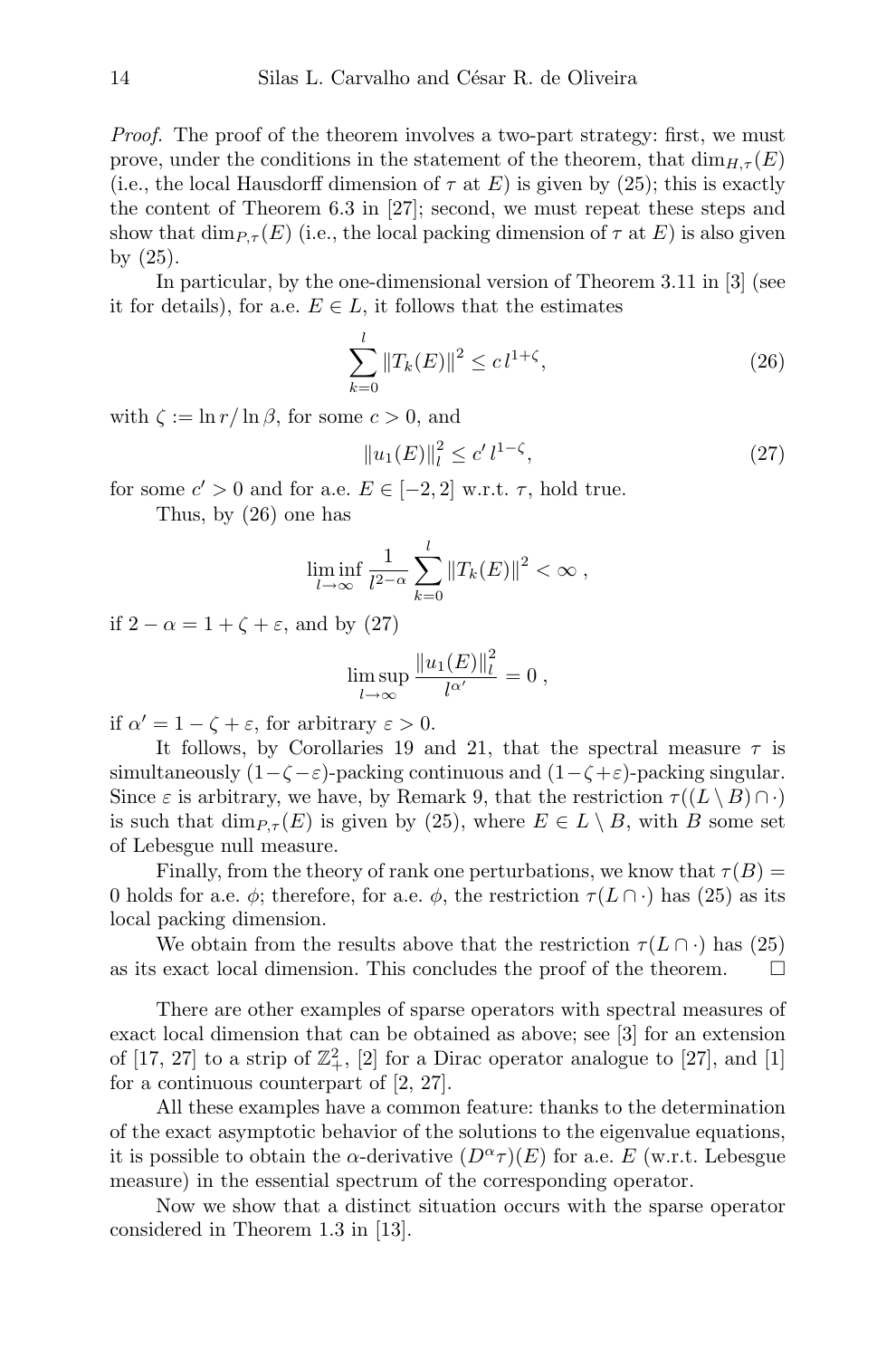**Theorem 24.** Let  $\alpha \in (0,1)$  and denote by  $H_{\phi}^{J}$  the Schrödinger operator  $H_{\phi}$ given by (1), with  $a_n = 1$  for every  $n \in \mathbb{N}$  and

$$
b_n = \begin{cases} x_j^{(1-\alpha)/2\alpha} & \text{if } n = x_j \in \mathcal{B}, \\ 0 & \text{if } n \notin \mathcal{B}, \end{cases}
$$
 (28)

where  $\mathcal{B}=(x_j)_j=\left(2^{(j^j)}\right)^j$ j . Then

- 1. For every boundary phase  $\phi \in [0, \pi)$ , the essential spectrum of  $H_{\phi}$  consists of the interval  $[-2, 2]$  (which is its essential part) along with some discrete point spectrum outside this interval.
- 2. For Lebesque a.e. boundary phase  $\phi \in [0, \pi)$ , the restriction of the spectral measure  $\tau$  to (-2, 2) has exact Hausdorff dimension  $\alpha$ .
- 3. For every boundary phase  $\phi \in [0, \pi)$ , the restriction of the spectral measure  $\tau$  to  $(-2, 2)$  is one-packing dimensional.

**Remark 25.** 1. Items  $(1)$  and  $(2)$  are discussed in Theorem 1.3 in [13].

- 2. It is an immediate consequence of  $(3)$  and the second inequality in equation (4) that the dynamics of  $H_{\phi}^{J}$  is quasi-ballistic.
- 3. Tcheremchantsev presented in [23] (item 2 of Corollary 4.5) an improved version of (2), valid for every boundary phase  $\phi \in [0, \pi)$ . The result was obtained by the exact determination of the dynamical properties of  $H_{\phi}$ .
- 4. Combes and Mantica obtained in [6] a version of item (3) (Theorem 2). Their proof is based on direct estimates of the lower derivative  $(\underline{D}^1 \tau)(E)$ for every  $E \in (-2, 2)$ . Our proof, however, is different and relies on estimates of the asymptotic behavior of the solutions to (5).

*Proof.* We only need to prove  $(3)$ , and our strategy is based on results of Section 3; we will also make use of some estimates discussed in [13].

Consider any closed interval I of  $(-2, 2)$ . It is sufficient to show that the restriction  $\tau(I \cap \cdot)$  has exact packing dimension 1 in order to conclude the same for  $\tau((-2,2)\cap \cdot)$ . For every  $E\in I, p > k \geq -1$ , define

$$
T(p, k; E) = A_p(E) A_{p-1}(E) \cdots A_{k+1}(E) .
$$

Thanks to the sparsity of the potential,  $T(p, k; E)$  corresponds to the product of  $p - k$  free transfer matrices (the free transfer matrix is nothing but the transfer matrix of the free laplacian) for every  $x_n \leq k < p < x_{n+1}$ ,  $n \in \mathbb{Z}_+^0$ . Thus, there is a constant  $C_I$ , depending only on the interval I, such that  $1 \leq ||T(p, k; E)|| < C_I$  for any such  $p, k$  and  $E \in I$ . Now, for any  $n \in \mathbb{Z}_+^0$ , we have the bound  $||A_{x_n}(E)|| \le b_{x_n} + 3$ .

Combining the estimates above, (28) and the decomposition of  $T_m(E)$ in the product

$$
T_m(E) = T(m, x_n; E) A_{x_n}(E) T(x_n - 1, x_{n-1}; E) \cdots A_{a_0}(E) T(a_0 - 1, -1; E),
$$
\n(29)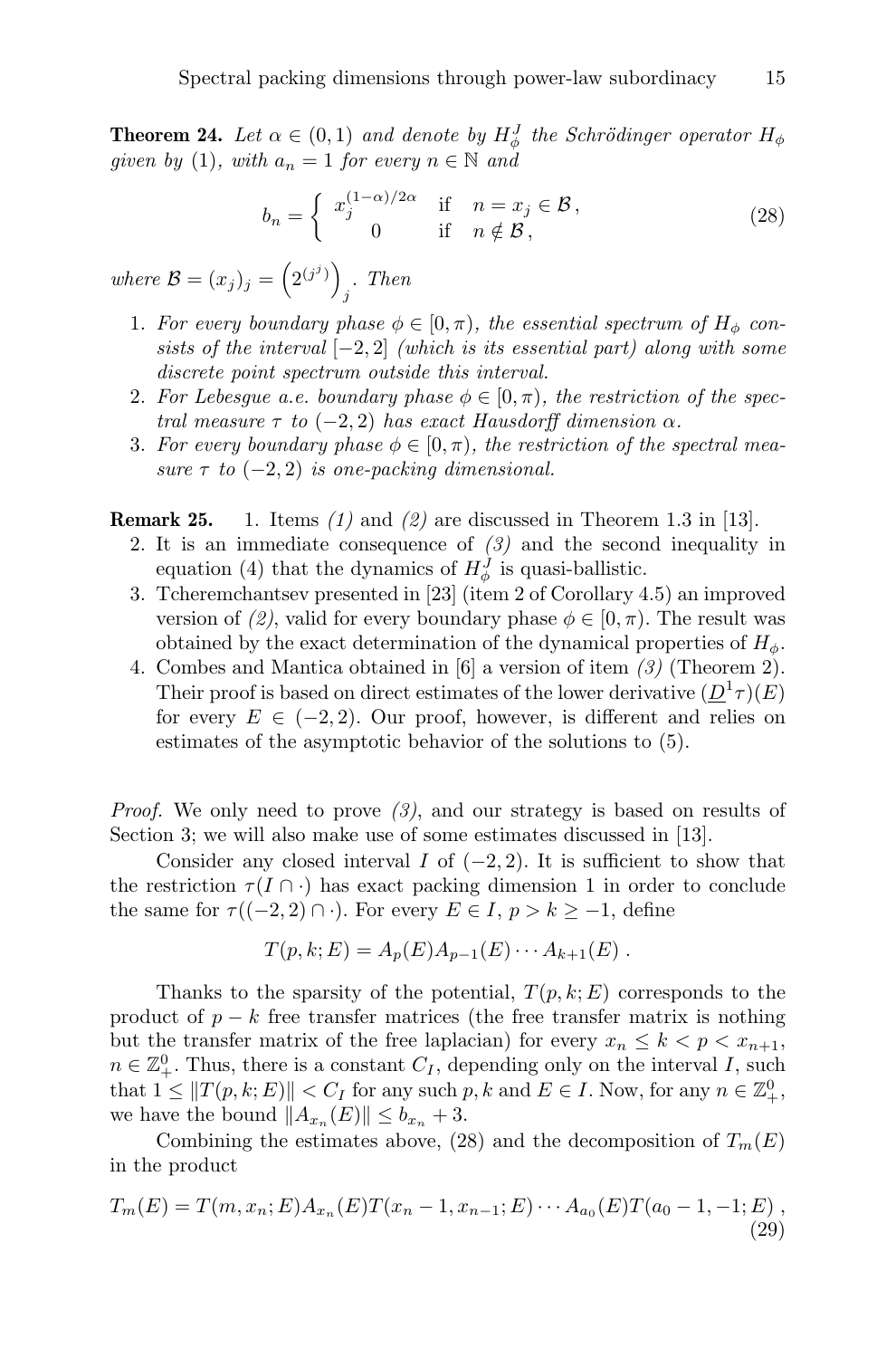where  $x_n \leq m < x_{n+1}$ , for some  $n \in \mathbb{Z}_+^0$ , we see that

$$
||T_m(E)|| \leq C_I^{n+1} \prod_{k=0}^n (b_{x_k} + 3) \leq C_I^n \left( \prod_{k=0}^n x_k \right)^{(1-\alpha)/2\alpha},
$$

with  $C_1$  a constant depending on  $C_I$  and  $\alpha$ .

Since  $\prod_{k=0}^{n} x_k = 2^{\sum_{k=0}^{n} k^k}$  and  $(1/n^n) \sum_{k=0}^{n} k^k$  converges to 1 as  $n \to \infty$ , we have, for sufficiently large  $n$ ,

$$
\prod_{k=0}^{n} x_k < x_n^{1+t_n} \tag{30}
$$

where  $(t_n)_n$  is a sequence which goes to zero as  $n \to \infty$ . Taking into account that  $C_1^n < x_n^{t'_n}$ , we can deduce from (29) and (30) that

$$
||T_m(E)|| \le x_n^{(1-\alpha)/2\alpha + \eta_n}, \qquad (31)
$$

a result valid for  $x_n \n\t\leq m \n\t\leq x_{n+1}$ , where *n* is sufficiently large and  $(\eta_n)_n$ represents a sequence which goes to zero as  $n \to \infty$ . By considering the sequence  $l_n = x_n + \left[x_n^{\alpha/(1-\alpha)}\right]$ , clearly  $x_n < l_n < x_{n+1}$ , so it follows by (31) that

$$
\sum_{k=0}^{l_n} \|T_k(E)\|^2 \leq x_n x_{n-1}^{(1-\alpha)/\alpha+2\eta_{n-1}} + (l_n - x_n) x_n^{(1-\alpha)/\alpha+2\eta_n}
$$
  

$$
< x_n^{1+\delta'_n} + x_n^{1+2\eta_n} \leq x_n^{1+t''_n}, \qquad (32)
$$

where  $(t''_n)_n$  converges to zero. Thus, by (32), one has

$$
\liminf_{l \to \infty} \frac{1}{l^{2-\alpha}} \sum_{k=0}^l ||T_k(E)||^2 < \infty \,,
$$

provided  $2 - \alpha = 1 + \varepsilon$ , for each  $\varepsilon > 0$ .

It follows, by Corollary 19, that the spectral measure  $\tau$  is  $(1-\varepsilon)$ -packing continuous. Since  $\varepsilon > 0$  is arbitrary, we have, by Definition 8, that the restriction  $\tau(I \cap \cdot)$  is one-packing dimensional.

One could wonder why Theorems 23 and 24 present results so distinct despite  $H_{\phi}^{\omega}$  and  $H_{\phi}^{J}$  have been defined in a quite similar way. Indeed, Theorem 23 shows that the  $\alpha$ -derivative  $D_{\tau}^{\alpha}(E)$  exists (for a.e.  $\omega$  w.r.t. the probability measure  $\nu$  and Lebesgue a.e. E), which guarantees, according to Theorem 11, that  $\tau$  has exact dimension given by (25). On the other hand,  $D_{\tau}^{\alpha}(E)$ does not exist for  $H_{\phi}^{J}$ , since there are sequences of natural numbers where the asymptotic behavior of the eigenfunctions of (5) are distinct; this, given Theorems 1, 11 and 14, results in different values of packing and Hausdorff dimensions for its spectral measure. Summing up, while the asymptotic behavior of the eigenfunctions of (5) is exactly determined for the operator  $H_{\phi}^{\omega}$ , this is not the case for  $H_{\phi}^{J}$ , for which we only have estimates on its eigenfunctions.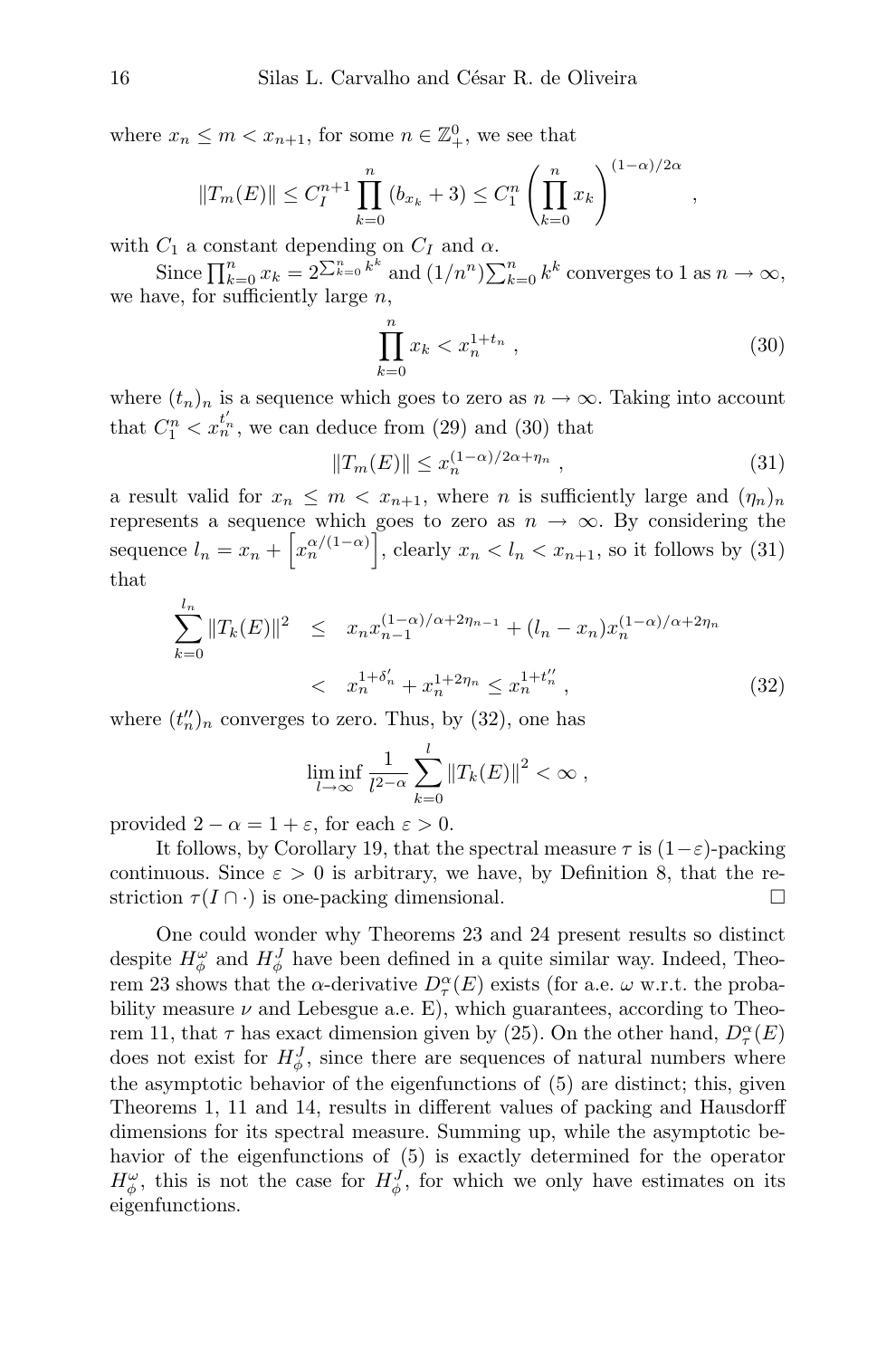Acknowledgments. We thank the anonymous referees for careful reading our manuscript. CRdO acknowledges partial support from CNPq (Brazil).

## References

- [1] Carvalho, S. L., de Oliveira, C. R.: Spectral and dynamical properties of sparse one-dimensional continuous Schrödinger and Dirac operators. Proc. Edinb. Math. Soc., accepted for publication.
- [2] Carvalho, S. L., de Oliveira, C. R., Prado, R. A.: Sparse one-dimensional discrete Dirac operators II: Spectral properties. J. Math. Phys. 52, 073501 (2011).
- [3] Carvalho, S. L., Marchetti, D. H. U., Wreszinski, W. F.: Sparse Block–Jacobi Matrices with Accurate Hausdorff Dimension. J. Math. Anal. Appl. 368, 218– 234 (2010).
- [4] Carvalho, S. L., Marchetti, D. H. U., Wreszinski, W. F.: On the uniform distribution of the Prüfer angles and its implication to a sharp transition of Jacobi matrices with randomly sparse perturbations. arXiv:1006.2849.
- [5] Coddington, E. A., Levinson, N.: Theory of Ordinary Differential Equations. Krieger Publishing Company, Malabar (1984).
- [6] Combes, J. M., Mantica, G., "Fractal dimensions and quantum evolution associated with sparse potential Jacobi matrices." In: Long time behavior of classical and quantum systems, S. Graffi, A. Martinez (eds.). Series on concrete and appl. math. Vol. 1, pp. 107–123. World Scientific, River Edge, NJ, (2001).
- [7] Cutler, C. D.: Measure disintegrations with respect to σ-stable monotone indices and the pointwise representation of packing dimension. Rend. Circ. Mat. Palermo 28, 319–339 (1992).
- [8] Cutler, C. D.: Strong duality principles for fractal dimension in Euclidean space. Math. Proc. Camb. Phil. Soc. 28, 393–410 (1995).
- [9] del Rio, R., Jitomirskaya, S., Last, Y., Simon, B.: Operators with singular continuous spectrum, IV. Hausdorff dimension, rank one perturbations and localization. J. Anal. Math. 69, 153–200 (1996).
- [10] Falconer, K. J.: Fractal Geometry. Wiley, Chichester, (1990).
- [11] Gilbert, D. J., Pearson, D. B.: On subordinacy and analysis of the spectrum of one-dimensional Schrödinger operators. J. Math. Anal. Appl. 128, 30–56 (1987).
- [12] Guarneri, I., Schulz Baldes, H.: Lower Bounds on Wave-Packet Propagation by Packing Dimensions of Spectral Measures. Math. Phys. Elec. J. 5, 1–16 (1999).
- [13] Jitomirskaya, S., Last, Y.: Power-law subordinacy and singular spectra I. Halfline operators. Acta. Math. 183, 171–189 (1999).
- [14] Khan, S., Pearson, D.B.: Subordinacy and spectral theory for infinite matrices. Hel. Phys. Acta 65, 505–527 (1992).
- [15] Last, Y.: Quantum dynamics and decomposition of singular continuous spectra. J. Funct. Anal. 142, 406–445 (1996).